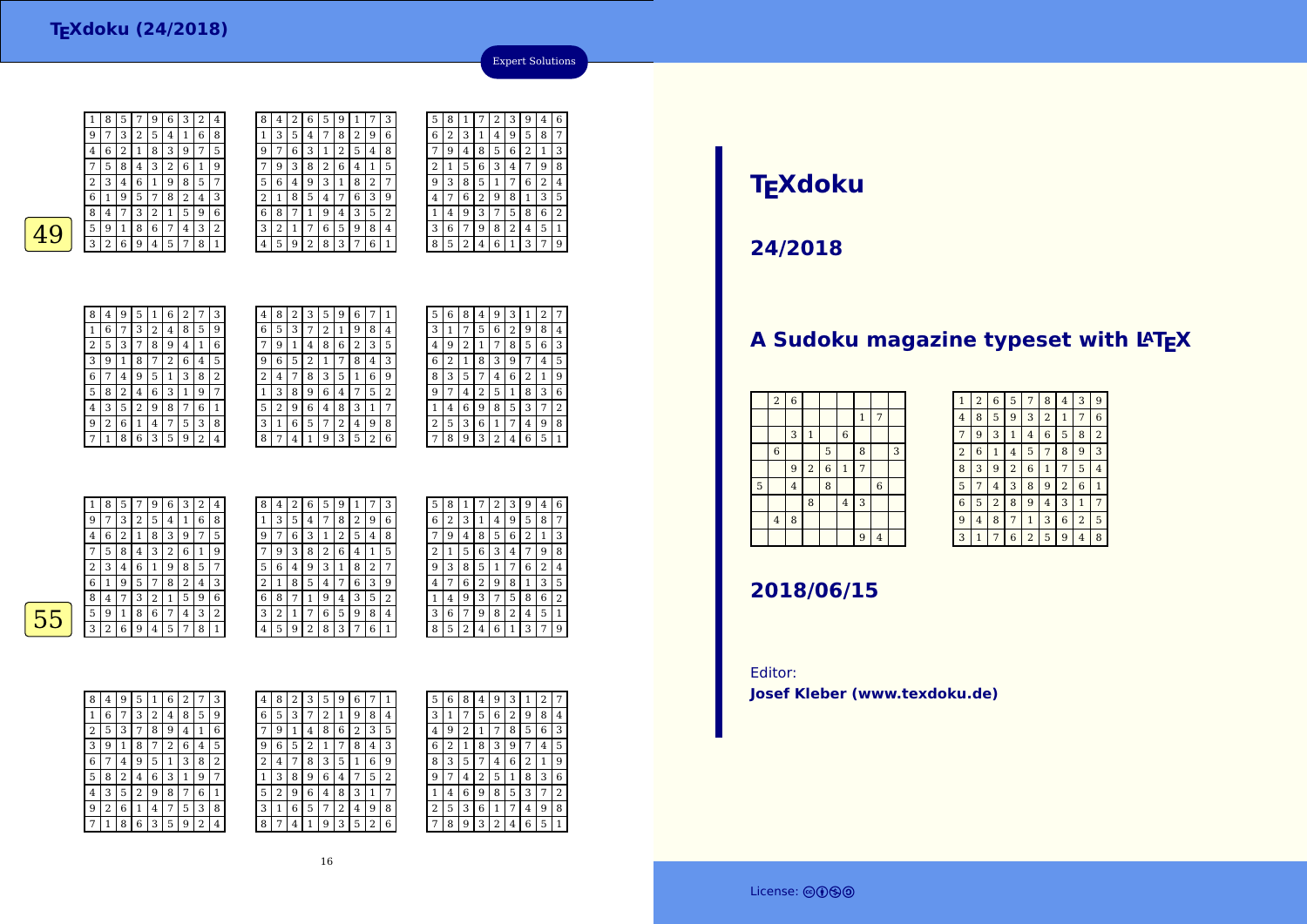## **TEXdoku (24/2018)**

Intermediate Solutions

| 6                | 9 | 1          |   |              |             |             |         |             |
|------------------|---|------------|---|--------------|-------------|-------------|---------|-------------|
|                  | 3 |            |   |              | 9           | 6           |         |             |
|                  |   |            |   | 4            | 5           |             |         |             |
| $\boldsymbol{2}$ |   |            |   |              | $\,$ 6 $\,$ |             | 8       |             |
|                  |   |            |   |              | $\sqrt{2}$  | $\mathbf 5$ | 3       |             |
|                  | 8 | $\sqrt{3}$ |   | $\mathbf{1}$ |             |             | $\bf 4$ |             |
|                  |   |            | 9 | $\sqrt{2}$   |             |             |         |             |
|                  |   |            | 8 |              |             |             |         | $\mathbf 5$ |
| 3                |   |            |   |              |             | 1           |         |             |

|   | $\overline{6}$ | 3 |                | 9          |             | $\overline{4}$ | 7 |       |
|---|----------------|---|----------------|------------|-------------|----------------|---|-------|
|   |                |   | $\overline{4}$ | 7          |             |                |   | 5     |
| 7 | 8              |   |                | 6          |             |                |   |       |
|   |                |   |                |            |             | 7              | 5 |       |
|   | $\bf 4$        | 8 | $\mathbf 5$    |            |             | $\overline{2}$ |   | 3     |
|   |                |   |                | 8          |             |                | 9 |       |
|   |                |   | 8              |            | $\,$ 6 $\,$ |                |   | $\,2$ |
|   |                |   | 3              |            |             |                |   |       |
|   |                |   |                | $\sqrt{2}$ | 9           |                |   |       |

Simple

| $\mathcal{L}^{\text{max}}_{\text{max}}$ and $\mathcal{L}^{\text{max}}_{\text{max}}$ and $\mathcal{L}^{\text{max}}_{\text{max}}$ |  |
|---------------------------------------------------------------------------------------------------------------------------------|--|
|                                                                                                                                 |  |

| $\overline{6}$ | $\overline{2}$ |                         |             |             | $\overline{7}$ |                  | 8 |   |
|----------------|----------------|-------------------------|-------------|-------------|----------------|------------------|---|---|
|                | 8              | $\overline{\mathbf{4}}$ |             |             | 3              | $\boldsymbol{6}$ |   |   |
| 7              |                |                         | $\,$ 6 $\,$ | 8           |                |                  |   |   |
|                |                | 9                       |             |             |                | $\overline{2}$   |   |   |
| $\overline{4}$ |                |                         | 7           |             |                | 8                | 3 |   |
| 5              | 3              |                         | 4           |             | $\,2$          |                  |   | 9 |
|                |                |                         | 3           |             | 9              |                  |   |   |
|                | 5              |                         |             | $\,$ 6 $\,$ |                |                  |   |   |
|                |                |                         |             |             |                |                  |   |   |

|                |              |                |                |                | $\mathbf 5$    | 3              |                |   |
|----------------|--------------|----------------|----------------|----------------|----------------|----------------|----------------|---|
|                |              | $\overline{4}$ | 9              |                |                |                |                |   |
|                |              |                |                |                | $\,2$          |                | $\,$ 6 $\,$    |   |
| $\overline{6}$ |              |                |                | 3              | $\mathbf{1}$   |                | $\overline{4}$ | 9 |
| 8              |              |                | $\overline{6}$ |                |                |                | 5              | 3 |
|                |              | 5              |                | $\overline{4}$ |                | $\overline{2}$ |                |   |
|                | $\mathbf{1}$ |                |                |                | $\overline{6}$ |                |                |   |
| 3              |              |                |                | 9              |                |                |                |   |
|                | 6            | $\,2$          |                |                | $\overline{4}$ |                |                |   |

|                  |                | $\overline{6}$ |                |   |   | 5           |         |  |
|------------------|----------------|----------------|----------------|---|---|-------------|---------|--|
| 4                | 5              | 9              |                |   |   | $\,$ 6 $\,$ |         |  |
|                  | 3              |                | 8              |   |   |             |         |  |
|                  | $\overline{4}$ | 8              |                |   |   |             |         |  |
|                  |                |                | 3              | 7 |   |             |         |  |
|                  |                |                | 6              |   |   |             |         |  |
| 5                |                |                | $\overline{a}$ |   | 8 | $\bf 4$     | $\,6\,$ |  |
|                  |                |                | 5              |   |   | 9           |         |  |
| $\boldsymbol{2}$ |                |                |                | 4 |   | 7           | 3       |  |

| 2            | 3     |   | $\mathbf{1}$ |   | 6<br>ı | 9                       |   |              |
|--------------|-------|---|--------------|---|--------|-------------------------|---|--------------|
| 5            | 9     |   |              |   |        |                         |   | $\,2$        |
|              |       | 6 |              |   |        |                         | 8 |              |
|              |       | 9 |              | 3 |        |                         |   |              |
|              |       | 7 |              |   |        | $\overline{\mathbf{c}}$ |   |              |
|              |       |   |              |   | 8      | 6                       | 5 | 7            |
| $\mathbf{1}$ | $\,2$ | 5 |              |   |        |                         |   | 8            |
| 8            |       |   |              |   |        |                         |   | $\mathbf{1}$ |
|              |       |   |              | 2 |        |                         |   |              |

┯

| 5 | 2 | 1 | 9 | 7 | 4 | 6 | 8              | 3 |
|---|---|---|---|---|---|---|----------------|---|
| 3 | 6 | 9 | 2 | 5 | 8 | 4 | 1              | 7 |
| 7 | 4 | 8 | 3 | 1 | 6 | 5 | $\overline{2}$ | 9 |
| 9 | 3 | 2 | 4 | 6 | 7 | 8 | 5              | 1 |
| 8 | 5 | 4 | 1 | 2 | 3 | 7 | 9              | 6 |
| 6 | 1 | 7 | 5 | 8 | 9 | 2 | 3              | 4 |
| 2 | 9 | 3 | 6 | 4 | 5 | 1 | 7              | 8 |
| 1 | 8 | 6 | 7 | 3 | 2 | 9 | 4              | 5 |
| 4 | 7 | 5 | 8 | 9 | 1 | 3 | 6              | 2 |
|   |   |   |   |   |   |   |                |   |

| 2 | 9 | 3 | 4 | 1 | 5 | 8 | 6 |   |
|---|---|---|---|---|---|---|---|---|
| 5 | 7 | 6 | 3 | 8 | 9 | 1 | 4 | 2 |
| 4 | 8 | 1 | 2 | 6 | 7 | 9 | 5 | 3 |
| 8 | 5 | 4 | 1 | 2 | 3 | 7 | 9 | 6 |
| 9 | 3 |   | 6 | 5 | 8 | 2 | 1 | 4 |
|   | 6 | 2 |   | 9 | 4 | 3 | 8 | 5 |
| 6 | 4 | 9 | 8 | 3 | 2 | 5 | 7 | 1 |
| 3 | 1 | 5 | 9 | 7 | 6 | 4 | 2 | 8 |
|   | 2 | 8 | 5 | 4 |   | 6 | 3 | q |

|   | 2 | 6 | 8              | 5              | 3 | g | 4              |       |
|---|---|---|----------------|----------------|---|---|----------------|-------|
| 3 | 5 | 4 |                | 9              | 1 | 2 | 8              | 6     |
| 8 | 7 | 9 | 4              | 6              | 2 | 1 | 5              | 3     |
|   | 8 | 3 | 1              | 4              | 5 | 6 | 9              | 2     |
| 5 | 6 | 2 | 3              | 7              | g | 4 | 1              | 8     |
| g | 4 | 1 | 6              | $\overline{2}$ | 8 | 7 | 3              | 5     |
| 6 | 9 | 7 | 5              | 8              | 4 | 3 | $\overline{2}$ | 1     |
| 4 | 3 | 8 | $\overline{2}$ | 1              | 7 | 5 | 6              | $9\,$ |
| 2 | 1 | 5 | 9              | 3              | 6 | 8 | 7              | 4     |

|   | 9              | 7 | 2 | 4 | 6              | 8 | 3 | 5 |
|---|----------------|---|---|---|----------------|---|---|---|
| 8 | 5              | 2 | 3 | 7 | 9              | 4 | 1 | 6 |
| 4 | 3              | 6 | 8 | 5 | 1              | 9 | 2 | 7 |
| 5 | $\overline{2}$ | 9 | 6 | 8 | 4              | 1 | 7 | 3 |
| 6 | 8              | 3 | 1 | 9 | 7              | 2 | 5 | 4 |
| 7 | 4              | 1 | 5 | 2 | 3              | 6 | 8 | 9 |
| 2 | 7              | 4 | 9 | 3 | 8              | 5 | 6 | 1 |
| 9 | 1              | 8 | 7 | 6 | 5              | 3 | 4 | 2 |
| 3 | 6              | 5 | 4 | 1 | $\overline{2}$ |   | 9 | 8 |

| 8 | 6 | 9 | 4              | 3              | 1 | 5              | 2 |              |
|---|---|---|----------------|----------------|---|----------------|---|--------------|
| 5 | 1 | 4 | 7              | 6              | 2 | 9              | 8 | 3            |
| 2 | 3 | 7 | 8              | 5              | 9 | 6              | 1 | 4            |
| 7 | 8 | 3 | 9              | $\overline{4}$ | 5 | $\overline{2}$ | 6 | $\mathbf{1}$ |
| 4 | 9 | 2 | 1              | 8              | 6 | 3              | 7 | 5            |
| 6 | 5 | 1 | 3              | 2              | 7 | 8              | 4 | 9            |
| 3 | 4 | 5 | $\overline{2}$ | 1              | 8 | 7              | 9 | 6            |
| 1 | 7 | 8 | 6              | 9              | 3 | 4              | 5 | 2            |
|   |   |   |                |                |   |                |   |              |
| 9 | 2 | 6 | 5              | 7              | 4 | 1              | 3 | 8            |

 $\blacksquare$ 

| $\overline{c}$ |   | 5 | 3              | 6 |   | 8 | 4              | g |
|----------------|---|---|----------------|---|---|---|----------------|---|
| 4              | 9 | 8 | $\overline{2}$ | 5 | 1 | 3 | 6              | 7 |
| 6              | 7 | 3 | 4              | 8 | 9 | 5 | 1              | 2 |
|                | 3 | 6 | 8              | 9 | 2 | 1 | 5              | 4 |
| 1              | 5 | 9 | 6              | 4 | 3 | 2 | 7              | 8 |
| 8              | 4 | 2 | 7              | 1 | 5 | 6 | 9              | 3 |
| 5              | 8 |   | 1              | 2 | 4 | 9 | 3              | 6 |
| 3              | 2 | 1 | 9              | 7 | 6 | 4 | 8              | 5 |
| g              | 6 | 4 | 5              | 3 | 8 | 7 | $\overline{2}$ | 1 |

| 5 | 2 | 1 | g              | 7 | 4 | 6 | 8 | 3 |  |
|---|---|---|----------------|---|---|---|---|---|--|
| 3 | 6 | 9 | $\overline{c}$ | 5 | 8 | 4 | 1 | 7 |  |
|   | 4 | 8 | 3              | 1 | 6 | 5 | 2 | 9 |  |
|   | 3 | 2 | 4              | 6 | 7 | 8 | 5 | 1 |  |
| 8 | 5 | 4 | 1              | 2 | 3 | 7 | 9 | 6 |  |
| 6 | 1 | 7 | 5              | 8 | 9 | 2 | 3 | 4 |  |
| 2 | g | 3 | 6              | 4 | 5 |   |   | 8 |  |
| 1 | 8 | 6 | 7              | 3 | 2 | 9 | 4 | 5 |  |
|   |   | 5 | 8              | 9 | 1 | 3 | 6 | 2 |  |
|   |   |   |                |   |   |   |   |   |  |

| 2 | 9 | 3 | 4 | $\mathbf{1}$ | 5 | 8              | 6 | 7 |  |
|---|---|---|---|--------------|---|----------------|---|---|--|
| 5 |   | 6 | 3 | 8            | 9 | 1              | 4 | 2 |  |
| 4 | 8 | 1 | 2 | 6            | 7 | 9              | 5 | 3 |  |
| 8 | 5 | 4 | 1 | 2            | 3 | 7              | 9 | 6 |  |
| 9 | 3 | 7 | 6 | 5            | 8 | $\overline{2}$ | 1 | 4 |  |
| 1 | 6 | 2 | 7 | 9            | 4 | 3              | 8 | 5 |  |
| 6 | 4 | 9 | 8 | 3            | 2 | 5              | 7 | 1 |  |
| 3 | 1 | 5 | 9 | 7            | 6 | 4              | 2 | 8 |  |
|   | 2 | 8 | 5 | 4            | 1 | 6              | 3 | 9 |  |

|   | 2 | 6              | 8              | 5                       | 3              | 9 | 4              |                |
|---|---|----------------|----------------|-------------------------|----------------|---|----------------|----------------|
| З | 5 | 4              | 7              | 9                       | 1              | 2 | 8              | 6              |
| 8 |   | 9              | 4              | 6                       | $\overline{2}$ | 1 | 5              | 3              |
|   | 8 | 3              | 1              | $\overline{\mathbf{4}}$ | 5              | 6 | 9              | $\overline{2}$ |
| 5 | 6 | $\overline{2}$ | 3              | 7                       | 9              | 4 | 1              | 8              |
| 9 | 4 | 1              | 6              | 2                       | 8              | 7 | 3              | 5              |
| 6 | 9 | 7              | 5              | 8                       | 4              | 3 | $\overline{2}$ | 1              |
| 4 | 3 | 8              | $\overline{2}$ | 1                       | 7              | 5 | 6              | 9              |
|   | 1 | 5              | 9              | 3                       | 6              | 8 | 7              | 4              |

| 1              | 9 |   | 2 | 4              | 6 | 8 | 3 | 5 |
|----------------|---|---|---|----------------|---|---|---|---|
| 8              | 5 | 2 | 3 | 7              | 9 | 4 | 1 | 6 |
| 4              | 3 | 6 | 8 | 5              | 1 | 9 | 2 | 7 |
| 5              | 2 | 9 | 6 | 8              | 4 | 1 | 7 | 3 |
| 6              | 8 | 3 | 1 | 9              | 7 | 2 | 5 | 4 |
| 7              | 4 | 1 | 5 | $\overline{2}$ | 3 | 6 | 8 | 9 |
| $\overline{2}$ | 7 | 4 | 9 | 3              | 8 | 5 | 6 | 1 |
| 9              | 1 | 8 | 7 | 6              | 5 | 3 | 4 | 2 |
| 3              | 6 | 5 | 4 | 1              | 2 | 7 | 9 | 8 |

| 8 | 6              | 9 | 4 | 3 | 1 | 5              | 2 |                |
|---|----------------|---|---|---|---|----------------|---|----------------|
| 5 | 1              | 4 | 7 | 6 | 2 | 9              | 8 | 3              |
| 2 | 3              | 7 | 8 | 5 | 9 | 6              | 1 | 4              |
|   | 8              | 3 | 9 | 4 | 5 | $\overline{2}$ | 6 | 1              |
| 4 | 9              | 2 | 1 | 8 | 6 | 3              | 7 | 5              |
| 6 | 5              | 1 | 3 | 2 | 7 | 8              | 4 | 9              |
| 3 | 4              | 5 | 2 | 1 | 8 | 7              | 9 | 6              |
| 1 | 7              | 8 | 6 | 9 | 3 | 4              | 5 | $\overline{2}$ |
| g | $\overline{2}$ | 6 | 5 | 7 | 4 | 1              | 3 | 8              |

| 2 | 1 | 5              | 3 | 6 |                | 8              | 4              | 9 |
|---|---|----------------|---|---|----------------|----------------|----------------|---|
| 4 | 9 | 8              | 2 | 5 | 1              | 3              | 6              | 7 |
| 6 | 7 | 3              | 4 | 8 | 9              | 5              | 1              | 2 |
| 7 | 3 | 6              | 8 | 9 | $\overline{2}$ | 1              | 5              | 4 |
| 1 | 5 | 9              | 6 | 4 | 3              | $\overline{2}$ | 7              | 8 |
| 8 | 4 | $\overline{c}$ | 7 | 1 | 5              | 6              | 9              | 3 |
| 5 | 8 | 7              | 1 | 2 | 4              | 9              | 3              | 6 |
| 3 | 2 | 1              | 9 | 7 | 6              | 4              | 8              | 5 |
| 9 | 6 | 4              | 5 | 3 | 8              | 7              | $\overline{2}$ | 1 |

г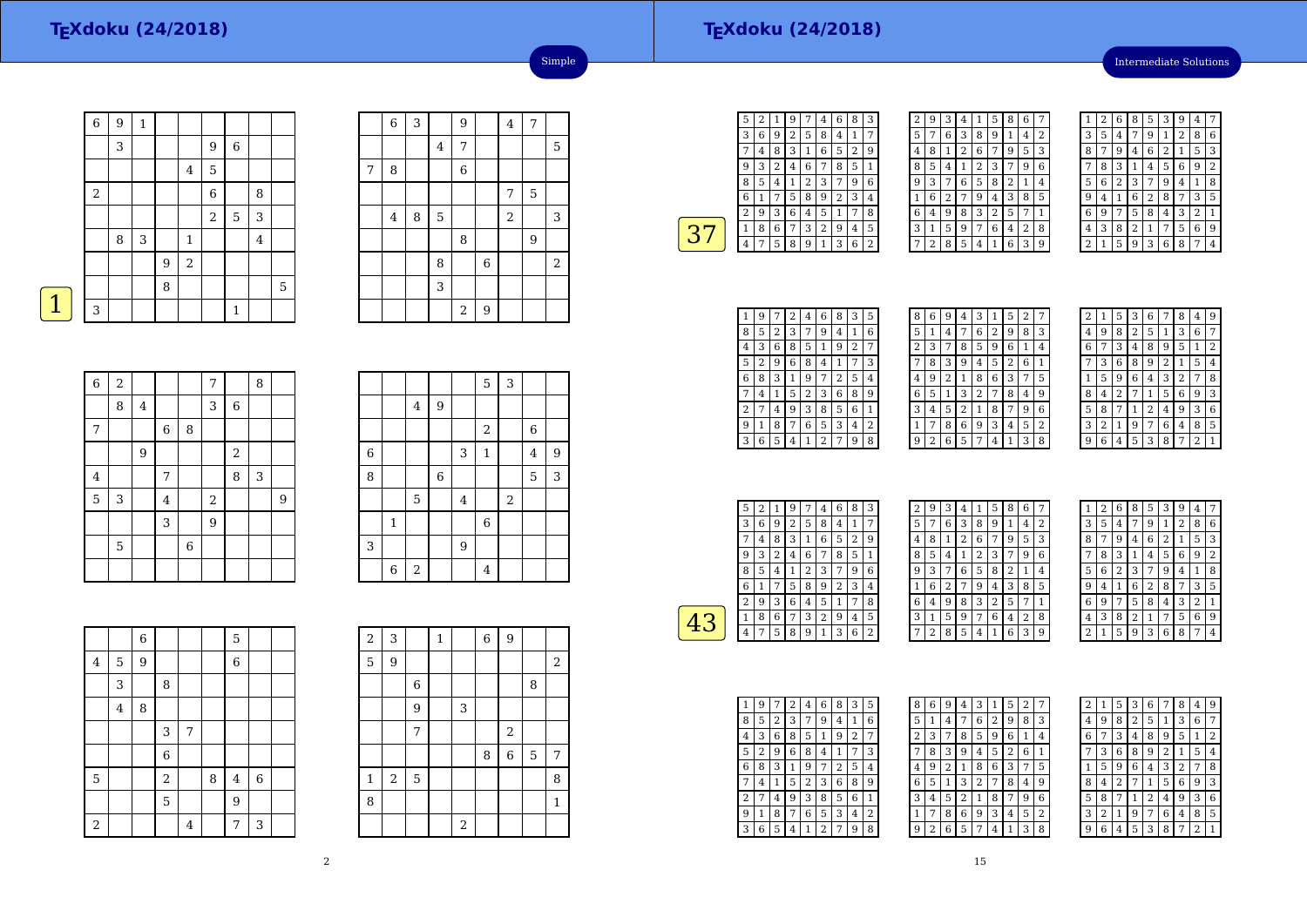| <b>CONTRACTOR</b>      |  |
|------------------------|--|
|                        |  |
| <b>Service Service</b> |  |
|                        |  |
| <b>Service Service</b> |  |
|                        |  |

| 6 |   | 5 | 9 | 2 | 4 | 8 | 3 | 1 | 8              |
|---|---|---|---|---|---|---|---|---|----------------|
| 1 | 2 | 8 | 6 | 3 | 7 | 9 | 5 | 4 | 5              |
| 9 | 4 | 3 | 1 | 8 | 5 | 7 | 6 | 2 | 3              |
| 2 | 1 | 7 | 8 | 4 | 3 | 5 | 9 | 6 | 7              |
| 3 | 5 | 6 | 7 | 9 | 2 | 1 | 4 | 8 | $\overline{2}$ |
| 8 | 9 | 4 | 5 | 6 | 1 | 2 | 7 | 3 | 6              |
|   | 6 | 2 | 4 | 5 | 8 | 3 | 1 | 9 |                |
| 4 | 3 | 1 | 2 | 7 | 9 | 6 | 8 | 5 | 9              |
| 5 | 8 | 9 | 3 | 1 | 6 | 4 | 2 | 7 | 4              |
|   |   |   |   |   |   |   |   |   |                |

| 8 | 2 | 6      |   |   | З              | 9 | 5 | 4 |                | 2 | 6 | 5 | 9              | 8 | 4 | 3 | 7 |
|---|---|--------|---|---|----------------|---|---|---|----------------|---|---|---|----------------|---|---|---|---|
| 5 | 4 | 1      | 9 | 2 | 6              | ⇁ | 8 | 3 | 9              | 8 | 4 | 3 | $\overline{2}$ | 7 | 5 | 6 | 1 |
| 3 | 9 | 7      | 8 | 5 | 4              |   | 2 | 6 | 5              | 3 | π |   | 6              | 4 | 9 | 8 | 2 |
| 7 | 8 | 3      | 5 | 9 | $\overline{2}$ | 6 | 4 | 1 | $\overline{4}$ | 6 | 3 | 9 | 8              | 2 |   | 7 | 5 |
| 2 | 1 | 4      | 6 | 8 | 7              | 3 | 9 | 5 | 7              | 5 | 2 | 6 | 4              | 1 | 3 | 9 | 8 |
| 6 | 5 | 9      | 3 | 4 |                | 8 | 7 | 2 | 8              | 9 |   | ⇁ | 5              | 3 | 6 | 2 | 4 |
| 1 | 7 | 5      | 2 | 3 | g              | 4 | 6 | 8 | 2              | 4 | 5 | 8 | 3              | 6 |   | 1 | 9 |
| 9 | 3 | 8      | 4 | 6 | 5              | 2 | 1 | 7 | 3              | 1 | 8 | 4 | 7              | 9 | 2 | 5 | 6 |
| 4 | 6 | ∍<br>∠ | − |   | 8              | 5 | 3 | 9 | 6              | 7 | g | ∍ |                | 5 | 8 | 4 | 3 |

|  | 9 | 8 | 4 | 3              | $\overline{2}$ | 7 | 5 | 6 | 1              |
|--|---|---|---|----------------|----------------|---|---|---|----------------|
|  | 5 | 3 | 7 | 1              | 6              | 4 | 9 | 8 | $\overline{2}$ |
|  | 4 | 6 | 3 | 9              | 8              | 2 | 1 | 7 | 5              |
|  |   | 5 | 2 | 6              | 4              | 1 | 3 | 9 | 8              |
|  | 8 | 9 | 1 |                | 5              | 3 | 6 | 2 | 4              |
|  | 2 | 4 | 5 | 8              | 3              | 6 | 7 | 1 | 9              |
|  | 3 | 1 | 8 | 4              | 7              | 9 | 2 | 5 | 6              |
|  | 6 | 7 | 9 | $\overline{2}$ | 1              | 5 | 8 | 4 | 3              |
|  |   |   |   |                |                |   |   |   |                |

Intermediate Solutions

|   |   | 6 | 2 | 7 | 3              | 8 | 4 | 1              |
|---|---|---|---|---|----------------|---|---|----------------|
| 1 | 4 | 8 | 6 | 5 | 9              | 7 | 2 | 3              |
| 3 | 2 | 7 | 4 | 1 | 8              | 6 | 5 | 9              |
| 8 | 7 | 5 | 3 | 2 | 6              | 1 | 9 | 4              |
| 2 | 6 | 1 | 9 | 4 | 5              | 3 | 8 | 7              |
| 4 | 9 | 3 | 1 | 8 | 7              | 5 | 6 | $\overline{2}$ |
| 6 | 1 | 2 | 8 | 3 | 4              | 9 | 7 | 5              |
| 7 | 8 | 4 | 5 | 9 | $\mathbf{1}$   | 2 | 3 | 6              |
| 5 | 3 | 9 | 7 | 6 | $\overline{2}$ | 4 | 1 | 8              |

| 1 |   | 4 | 6 | 5 | 3 | 2 | 9 | 8 |  |
|---|---|---|---|---|---|---|---|---|--|
| 6 | 9 | 5 | 8 | 1 | 2 | 4 | 3 | 7 |  |
| 2 | 8 | 3 | 4 | 7 | 9 | 1 | 5 | 6 |  |
| 5 | 2 | 9 | 3 | 4 | 7 | 8 | 6 | 1 |  |
| 7 | 1 | 8 | 2 | 9 | 6 | 5 | 4 | 3 |  |
| 4 | 3 | 6 | 5 | 8 | 1 | 7 | 2 | 9 |  |
| 9 | 6 | 1 | 7 | 2 | 4 | 3 | 8 | 5 |  |
| 3 | 5 | 2 | 1 | 6 | 8 | 9 | 7 | 4 |  |
| 8 | 4 | 7 | 9 | 3 | 5 | 6 | 1 | 2 |  |

| 5 | 8 | 6 | 1 | 4            | 9                       | 7 | 3 | 2 |
|---|---|---|---|--------------|-------------------------|---|---|---|
| 1 | 3 | 2 | 7 | 6            | 5                       | 4 | 8 | 9 |
| 9 | 4 | 7 | 3 | 2            | 8                       | 1 | 5 | 6 |
| 6 | 2 | 1 | 5 | 9            | 7                       | 3 | 4 | 8 |
| 4 | 9 | 3 | 2 | 8            | 1                       | 6 | 7 | 5 |
|   | 5 | 8 | 6 | 3            | 4                       | 9 | 2 | 1 |
| 8 | 1 | 5 | 4 | 7            | 6                       | 2 | 9 | 3 |
| 2 | 6 | 4 | 9 | 5            | 3                       | 8 | 1 | 7 |
| 3 | 7 | 9 | 8 | $\mathbf{1}$ | $\overline{\mathbf{c}}$ | 5 | 6 | 4 |
|   |   |   |   |              |                         |   |   |   |

|    | 6              | 7 | 5             | 9 | 2 | 4 | 8 | 3 | -1     | 8 | 2       | 6 | -1 | 7 | $\mathcal{E}$      | 9 | 5 | 4            | $\mathbf{1}$ | 2              | 6 | 5 | 9  | 8 | 4  | 3              | 7 |
|----|----------------|---|---------------|---|---|---|---|---|--------|---|---------|---|----|---|--------------------|---|---|--------------|--------------|----------------|---|---|----|---|----|----------------|---|
|    |                | 2 | 8             | 6 | 3 | 7 | 9 | 5 | 4      | 5 | 4       | 1 | 9  | 2 | 6                  | 7 | 8 | 3            | 9            | 8              | 4 | 3 | 2  | 7 | 5. | 6              |   |
|    | 9              | 4 | 3             |   | 8 | 5 | 7 | 6 | ി<br>∠ | 3 | 9       | 7 | 8  | 5 | 4                  |   | 2 | 6            | 5            | 3              | 7 | 1 | 6  | 4 | 9  | 8              | 2 |
|    | n              | 1 | $\mathcal{L}$ | 8 | 4 | 3 | 5 | 9 | 6      | ⇁ | 8       | 3 | 5  | 9 | ∍<br>$\mathcal{L}$ | 6 | 4 | $\mathbf{1}$ | 4            | 6              | 3 | 9 | 8  | 2 |    | $\mathbf{r}$   | 5 |
|    | 3              | 5 | 6             | 7 | 9 | 2 |   | 4 | 8      | 2 | 1<br>л. | 4 | 6  | 8 | 7                  | 3 | 9 | 5            | $\mathbf{r}$ | 5              | 2 | 6 | 4  |   | 3  | 9              | 8 |
|    | 8              | 9 | 4             | 5 | 6 |   | 2 | 7 | 3      | 6 | 5       | 9 | 3  | 4 |                    | 8 | 7 | 2            | 8            | 9              | 1 | 7 | 5  | 3 | 6  | 2              | 4 |
|    | ⇁              | 6 | ി             | 4 | 5 | 8 | 3 | 1 | 9      |   | 7       | 5 | ∍  | 3 | 9                  | 4 | 6 | 8            | n.           | 4              | 5 | 8 | 3  | 6 | 7  | 1.             | 9 |
| רי | $\overline{4}$ | 3 |               | ∍ | 7 | 9 | 6 | 8 | 5      | 9 | 3       | 8 | 4  | 6 | 5                  | 2 |   | 7            | 3            |                | 8 | 4 | 7  | 9 | 2  | 5              | 6 |
|    | 5              | 8 | 9             | 3 |   | 6 | 4 | 2 | ⇁      | 4 | 6       | ∍ | ⇁  |   | 8                  | 5 | 3 | 9            | 6            | $\overline{ }$ | 9 | 2 | -1 | 5 | 8  | $\overline{4}$ | 3 |
|    |                |   |               |   |   |   |   |   |        |   |         |   |    |   |                    |   |   |              |              |                |   |   |    |   |    |                |   |

| 5<br>5<br>6<br>3<br>2<br>6<br>8<br>9<br>4<br>1<br>7<br>1<br>4<br>3<br>6<br>5<br>2<br>6<br>5<br>9<br>1<br>8<br>8<br>9<br>1<br>7<br>4<br>3<br>9<br>6<br>8<br>5<br>8<br>3<br>2<br>2<br>7<br>7<br>1<br>4<br>4<br>6<br>8<br>5<br>2<br>3<br>3<br>2<br>4<br>5<br>9<br>7<br>9<br>1<br>4<br>ç<br>2<br>6<br>5<br>2<br>3<br>7<br>8<br>4<br>8<br>7<br>1<br>9<br>1<br>٤<br>3<br>6<br>2<br>6<br>8<br>3<br>5<br>9<br>5<br>7<br>4<br>4<br>6<br>5<br>3<br>6<br>9<br>8<br>9<br>2<br>7<br>1<br>4<br>7<br>6<br>3<br>3<br>5<br>5<br>6<br>7<br>8<br>2<br>2<br>9<br>1<br>4<br>1<br>3<br>2<br>6<br>3<br>8<br>5<br>8<br>9<br>9<br>7<br>4<br>7<br>4 |  |  |  |  |  |  |  |                |
|---------------------------------------------------------------------------------------------------------------------------------------------------------------------------------------------------------------------------------------------------------------------------------------------------------------------------------------------------------------------------------------------------------------------------------------------------------------------------------------------------------------------------------------------------------------------------------------------------------------------------|--|--|--|--|--|--|--|----------------|
|                                                                                                                                                                                                                                                                                                                                                                                                                                                                                                                                                                                                                           |  |  |  |  |  |  |  |                |
|                                                                                                                                                                                                                                                                                                                                                                                                                                                                                                                                                                                                                           |  |  |  |  |  |  |  |                |
|                                                                                                                                                                                                                                                                                                                                                                                                                                                                                                                                                                                                                           |  |  |  |  |  |  |  |                |
|                                                                                                                                                                                                                                                                                                                                                                                                                                                                                                                                                                                                                           |  |  |  |  |  |  |  |                |
|                                                                                                                                                                                                                                                                                                                                                                                                                                                                                                                                                                                                                           |  |  |  |  |  |  |  |                |
|                                                                                                                                                                                                                                                                                                                                                                                                                                                                                                                                                                                                                           |  |  |  |  |  |  |  |                |
|                                                                                                                                                                                                                                                                                                                                                                                                                                                                                                                                                                                                                           |  |  |  |  |  |  |  | $\overline{2}$ |
|                                                                                                                                                                                                                                                                                                                                                                                                                                                                                                                                                                                                                           |  |  |  |  |  |  |  |                |
|                                                                                                                                                                                                                                                                                                                                                                                                                                                                                                                                                                                                                           |  |  |  |  |  |  |  |                |

| 1 |   | 4 | 6 | 5 | 3 | ∠ | 9 | 8 | 5              | 8 | 6      |   | 4              | 9              |   | 3 | $\overline{2}$ |
|---|---|---|---|---|---|---|---|---|----------------|---|--------|---|----------------|----------------|---|---|----------------|
| 6 | 9 | 5 | 8 | 1 | 2 | 4 | 3 | 7 |                | 3 | າ<br>∠ |   | 6              | 5              | 4 | 8 | g              |
| 2 | 8 | 3 | 4 | 7 | 9 | 1 | 5 | 6 | 9              | 4 | ¬      | 3 | $\overline{2}$ | 8              |   | 5 | 6              |
| 5 | 2 | 9 | 3 | 4 | 7 | 8 | 6 |   | 6              | 2 |        | 5 | 9              | 7              | 3 | 4 | 8              |
| 7 |   | 8 | 2 | 9 | 6 | 5 | 4 | 3 | 4              | 9 | 3      | 2 | 8              | 1              | 6 | 7 | 5              |
| 4 | 3 | 6 | 5 | 8 | 1 |   | 2 | 9 | 7              | 5 | 8      | 6 | 3              | 4              | 9 | 2 | 1              |
| 9 | 6 | 1 |   | 2 | 4 | 3 | 8 | 5 | 8              |   | 5      | 4 | 7              | 6              | 2 | 9 | 3              |
| 3 | 5 | 2 | 1 | 6 | 8 | 9 | 7 | 4 | $\overline{2}$ | 6 | 4      | 9 | 5              | 3              | 8 | 1 | 7              |
| 8 | 4 | 7 | 9 | 3 | 5 | 6 | 1 | 2 | 3              |   | 9      | 8 | 1              | $\overline{2}$ | 5 | 6 | 4              |
|   |   |   |   |   |   |   |   |   |                |   |        |   |                |                |   |   |                |

| 3 | 1 | 8 | 4              | 7 | 9 | 2 | 5 | 6 |
|---|---|---|----------------|---|---|---|---|---|
| 6 | 7 | 9 | $\overline{2}$ | 1 | 5 | 8 | 4 | 3 |
|   |   |   |                |   |   |   |   |   |
|   |   |   |                |   |   |   |   |   |
|   |   |   |                |   |   |   |   |   |
|   |   |   |                |   |   |   |   |   |
| 5 | 8 | 6 | 1              | 4 | 9 |   | 3 | 2 |
|   | 3 | 2 |                | 6 | 5 | 4 | 8 | 9 |
| 9 | 4 | 7 | 3              | 2 | 8 | 1 | 5 | 6 |
| 6 | 2 | 1 | 5              | 9 | 7 | 3 | 4 | 8 |
| 4 | q | З | 2              | 8 |   | 6 | 7 | 5 |

|   |                |   |             |         | 3              | 8              |   |   |                |
|---|----------------|---|-------------|---------|----------------|----------------|---|---|----------------|
|   | $\bf 4$        | 2 | $\mathbf 1$ | 9       |                |                |   |   |                |
|   |                |   |             | $\bf 4$ |                |                |   |   |                |
|   |                | 5 |             |         |                |                |   | 6 |                |
|   |                |   |             |         | 9              |                |   |   |                |
|   |                |   |             | 8       | $\overline{4}$ | $\mathbf{1}$   | 5 |   |                |
|   | 8              |   |             | 3       | $\overline{2}$ |                |   |   | 6              |
|   | $\overline{6}$ |   |             |         |                | 9              |   | 4 | $\overline{a}$ |
| 7 | $\overline{c}$ | 9 |             |         | 5              | $\overline{4}$ | 3 |   |                |
|   |                |   |             |         |                |                |   |   |                |

| 7          |   |                         |                | $\overline{6}$ |                |   | 3              |                |
|------------|---|-------------------------|----------------|----------------|----------------|---|----------------|----------------|
|            | 6 | 8                       | $\overline{4}$ |                | 5              |   |                |                |
| $\sqrt{3}$ |   | $\overline{\mathbf{4}}$ |                |                | $\overline{9}$ |   |                |                |
|            | 8 |                         |                | 9              | $\overline{a}$ |   |                |                |
|            |   |                         | 3              |                |                |   | $\overline{2}$ | $\overline{4}$ |
|            |   | 7                       |                | $\overline{4}$ |                |   |                |                |
|            |   | 3                       |                | 7              | 8              |   |                | 9              |
|            |   | $\,$ 6 $\,$             | $\mathbf 5$    |                | 3              | 7 |                |                |
|            |   |                         |                |                |                |   |                |                |

|                           | $\overline{4}$ | $\mathbf{1}$   |              |                |              |            | 5                       |   |
|---------------------------|----------------|----------------|--------------|----------------|--------------|------------|-------------------------|---|
| $\boldsymbol{2}$          | 3              | 8              |              |                | $\mathbf{1}$ |            |                         |   |
| $\overline{6}$            |                |                |              |                |              |            |                         | 7 |
|                           |                |                |              |                |              |            |                         |   |
|                           |                |                |              |                |              |            |                         |   |
| $\,6$                     |                |                |              |                |              | 8          |                         |   |
|                           |                |                |              |                |              |            |                         |   |
|                           |                | $\overline{7}$ | $\,$ 6 $\,$  | 8              |              |            |                         |   |
| $\ensuremath{\mathsf{3}}$ | 8              |                |              | $\overline{6}$ | $\bf 4$      | $\sqrt{2}$ |                         |   |
| $\overline{c}$            |                |                |              |                |              |            |                         |   |
|                           |                |                | $\mathbf{1}$ |                |              |            | $\overline{\mathbf{4}}$ |   |
|                           |                | $\overline{c}$ |              |                | 5            |            |                         | 3 |
|                           |                |                |              |                |              |            |                         |   |

4

 $\frac{4}{1}$  1

8

7

 $\frac{5}{2}$  2

3

7

7

8 6 2

 $\frac{3}{8}$  8

 $\begin{array}{|c|c|c|c|c|}\n\hline\n7 & 5 & 3 & 6 \\
\hline\n\end{array}$ 

 $\begin{array}{c|c|c|c|c} 2 & 6 & 8 \\ \hline 6 & 2 & \end{array}$ 

| 3          | 4 |              |             | $\,$ 6 $\,$ |                |                  |   |              |  |
|------------|---|--------------|-------------|-------------|----------------|------------------|---|--------------|--|
| 5          | 7 |              |             |             |                |                  |   |              |  |
|            |   |              |             |             |                |                  |   |              |  |
| $\sqrt{2}$ |   | $\mathbf{1}$ | 7           |             |                |                  |   | 5            |  |
|            |   |              | $\,$ 6 $\,$ |             |                | 3                |   |              |  |
| 8          | 3 |              |             | 5           | $\,1\,$        |                  | 7 | $\,2$        |  |
|            |   |              |             | 7           |                | $\boldsymbol{6}$ |   |              |  |
|            | 8 | 4            |             |             |                |                  |   | $\mathbf{1}$ |  |
| 1          |   | 5            |             |             | $\overline{4}$ |                  |   | 8            |  |

|                | 7 |                  |         | 4                       |              |                | 5                       | <sup>2</sup> |  |
|----------------|---|------------------|---------|-------------------------|--------------|----------------|-------------------------|--------------|--|
|                |   |                  |         |                         |              |                |                         |              |  |
|                |   | 5                | $\,1\,$ |                         |              |                |                         |              |  |
| $\overline{9}$ | 3 | $\mathbf{1}$     | 7       |                         |              | 8              |                         |              |  |
| $\bf 4$        |   |                  |         |                         | 5            |                | $\overline{\mathbf{c}}$ |              |  |
|                |   |                  |         |                         |              |                |                         |              |  |
| $\,1\,$        |   |                  |         | $\overline{\mathbf{4}}$ | 3            | $\overline{9}$ |                         |              |  |
|                |   | $\,2$            | 8       | $\overline{7}$          |              |                |                         |              |  |
|                |   |                  |         | 5                       | $\,2$        |                |                         |              |  |
| 3              |   | $\boldsymbol{9}$ |         |                         | $\mathbf{1}$ |                |                         |              |  |
| 5              |   | 8                | 3       |                         |              | $\overline{c}$ |                         |              |  |

 $1 \t8 \t3 \t4 \t6$ 

Simple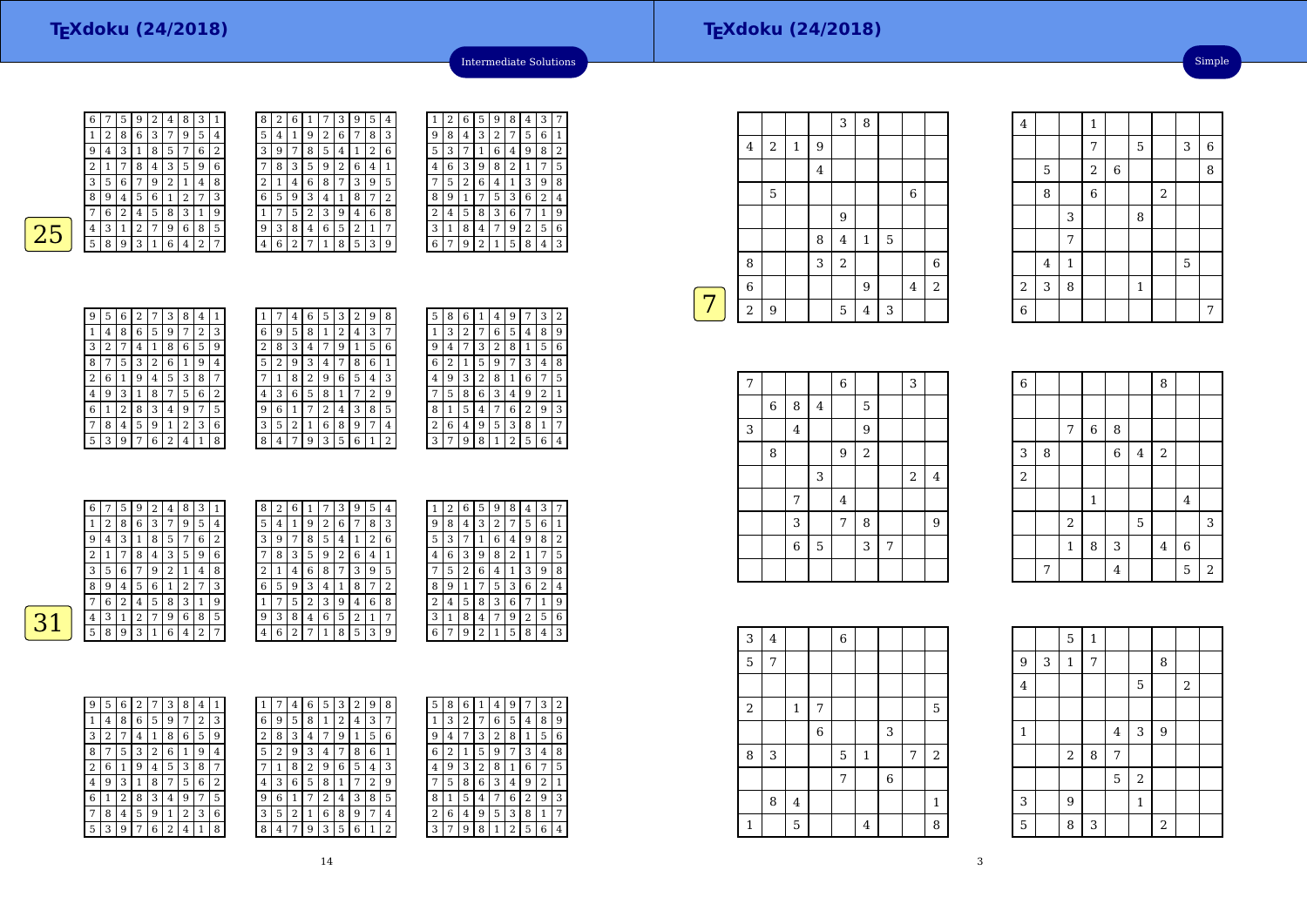Easy Solutions

| $\overline{7}$ |              |              |       |   | 9 |                  |              |                |
|----------------|--------------|--------------|-------|---|---|------------------|--------------|----------------|
|                | 4            |              |       |   | 2 |                  | 3            |                |
| 6              |              |              |       |   |   |                  | 8            | $\overline{9}$ |
| $\overline{2}$ |              |              |       | 6 | 8 |                  |              |                |
|                |              | 3            |       |   | 7 | 9                |              |                |
|                | $\mathbf{1}$ |              |       |   |   |                  |              |                |
|                |              |              |       |   |   | $\bf 4$          |              |                |
|                |              |              | $\,2$ |   |   | $\boldsymbol{6}$ | $\mathbf{1}$ | 7              |
|                | 6            | $\mathbf{1}$ |       |   |   | 3                | 9            |                |

| 7              |   |                |             | 9 |   | 5              |             |
|----------------|---|----------------|-------------|---|---|----------------|-------------|
|                | 6 |                | $\mathbf 1$ |   |   | 8              |             |
|                | 5 | $\overline{6}$ | 9           |   |   |                |             |
| $\mathbf{1}$   |   | 8              |             |   |   |                | 7           |
| $\overline{9}$ |   | 5              |             |   |   | $\overline{4}$ | $\mathbf 1$ |
|                |   | 9              | 7           | 3 | 8 |                |             |
| 8              |   |                |             | 5 | 9 | 7              | 3           |
|                |   |                |             |   |   |                |             |

Easy

|--|

|             |                |             |              |       |                  | 9       |                |
|-------------|----------------|-------------|--------------|-------|------------------|---------|----------------|
| $\mathbf 1$ | $\overline{6}$ |             | 7            |       |                  |         |                |
|             | 8              |             |              | 7     | $\,1\,$          | $\,2$   |                |
| $\bf 4$     |                | $\,1\,$     |              |       |                  | 5       |                |
|             |                | 5           |              | $\,2$ | $\boldsymbol{6}$ |         | $\overline{4}$ |
|             | $\,2$          | $\,$ 6 $\,$ |              |       | 8                |         | 9              |
|             |                |             | 8            |       | $\overline{a}$   | $\bf 4$ |                |
| 9           |                |             | $\mathbf{1}$ |       |                  |         |                |

|   |            | 3 |                | 8          | $\sqrt{2}$ |                |   |   |
|---|------------|---|----------------|------------|------------|----------------|---|---|
|   |            |   |                |            |            |                |   |   |
|   | 8          |   |                |            |            | 7              |   |   |
| 8 |            |   | $\overline{9}$ | 3          |            |                |   |   |
|   | 6          | 5 |                | $\sqrt{2}$ | 7          |                |   | 9 |
|   | $\sqrt{2}$ |   |                | 6          | 8          | 5              |   | 1 |
|   | 5          | 7 |                |            |            |                |   | 8 |
|   |            |   |                | 7          |            | $\overline{2}$ |   |   |
| 9 |            |   |                |            | 1          |                | 5 |   |

| $\overline{6}$ | $\mathbf 1$             | 3       |              | 9 |                |                |   | 4            |
|----------------|-------------------------|---------|--------------|---|----------------|----------------|---|--------------|
| $\overline{a}$ |                         |         |              |   |                |                |   | 6            |
|                | $\overline{\mathbf{4}}$ |         |              |   |                |                | 5 |              |
|                | 3                       |         |              |   |                | $\overline{4}$ |   |              |
| $\bf 4$        |                         |         |              |   | $\sqrt{2}$     | 9              |   | $\mathbf{1}$ |
|                |                         | 9       |              | 6 |                |                |   |              |
|                | $\,2$                   |         | 3            |   |                |                |   |              |
|                |                         | $\bf 4$ | $\mathbf{1}$ | 8 | 5              |                |   |              |
| 5              |                         |         |              |   | $\overline{4}$ |                |   |              |

|                |                |   |       |   | 7 |                |                |
|----------------|----------------|---|-------|---|---|----------------|----------------|
|                |                | 3 |       |   |   | 8              | $\mathbf{1}$   |
| 7              | 8              |   |       |   |   |                |                |
| $\overline{a}$ | 3              | 9 |       |   | 5 |                |                |
|                | $\overline{6}$ | 5 |       |   |   | $\mathbf{1}$   | 8              |
|                |                |   | $\,2$ | 8 |   |                | 6              |
|                |                |   |       |   | 3 |                |                |
|                | $\,2$          |   |       | 3 |   | $\overline{6}$ | 7              |
| $\overline{9}$ |                |   | 8     |   |   |                | $\overline{c}$ |

|   | 2 | 8 | 5 | 3 | 9 |   | 6              | 4              |
|---|---|---|---|---|---|---|----------------|----------------|
|   | 4 | 9 | 6 | 8 | 2 |   | 3              | 5              |
| 6 | 3 | 5 | 7 | 4 | 1 | 2 | 8              | g              |
| 2 | 9 |   | 3 | 6 | 8 | 5 | 4              | $\overline{1}$ |
| 8 | 5 | 3 | 4 | 1 |   | 9 | $\overline{2}$ | 6              |
| 4 | 1 | 6 | 9 | 2 | 5 | 8 | 7              | 3              |
| 3 |   | 2 | 1 | 9 | 6 | 4 | 5              | 8              |
| 9 | 8 | 4 | 2 | 5 | 3 | 6 | 1              | 7              |
| 5 | 6 |   | 8 | 7 | 4 | 3 | 9              | 2              |
|   |   |   |   |   |   |   |                |                |

| 2 | 9 | 8 | 7 | 5 | 6 | 1              | 3 | $\overline{\mathbf{4}}$ |
|---|---|---|---|---|---|----------------|---|-------------------------|
|   | 1 | 4 | 3 | 8 | 9 | $\overline{2}$ | 5 | 6                       |
| 5 | 6 | 3 | 2 | 1 | 4 | 7              | 8 | 9                       |
| 4 | 5 | 7 | 6 | 9 | 1 | 3              | 2 | 8                       |
| 1 | 3 | 6 | 8 | 4 | 2 | 5              | 9 | 7                       |
| 9 | 8 | 2 | 5 | 3 | 7 | 6              | 4 | 1                       |
| 6 | 4 | 5 | 9 | 7 | 3 | 8              | 1 | 2                       |
| 8 | 2 | 1 | 4 | 6 | 5 | 9              | 7 | 3                       |
| 3 | 7 | g | 1 | 2 | 8 | 4              | 6 | 5                       |

| 2 |                | 3 | g              | 5 |                | 4 | 6              | 8 |
|---|----------------|---|----------------|---|----------------|---|----------------|---|
| 8 | 5              | 4 | 3              | 2 | 6              |   | 9              | 1 |
|   | 6              | g | 8              | 7 | 4              | 5 | 3              | 2 |
| 6 | 8              | 5 | 4              | 9 |                | 1 | $\overline{2}$ | 3 |
| 4 | 3              | 2 | 1              | 6 | 8              | 9 | 5              | 7 |
|   | 9              | 1 | 5              | 3 | $\overline{2}$ | 6 | 8              | 4 |
| 5 | $\overline{2}$ | 7 | 6              | 4 | 3              | 8 | 1              | 9 |
| 3 | 1              | 6 | 7              | 8 | 9              | 2 | 4              | 5 |
|   | 4              | 8 | $\overline{2}$ | 1 | 5              | 3 |                | 6 |

| 5 |   | З              | 7 | 8 | 2 | 9 | 6 | 4 |
|---|---|----------------|---|---|---|---|---|---|
| 7 | 9 | 6              | 3 | 5 | 4 | 8 | 1 | 2 |
| 2 | 8 | 4              | 6 | 1 | 9 |   | 3 | 5 |
| 8 | 7 | 1              | 9 | 3 | 5 | 4 | 2 | 6 |
| 4 | 6 | 5              | 1 | 2 | 7 | 3 | 8 | 9 |
| 3 | 2 | 9              | 4 | 6 | 8 | 5 | 7 | 1 |
| 6 | 5 | 7              | 2 | 9 | 3 | 1 | 4 | 8 |
| 1 | 4 | 8              | 5 | 7 | 6 | 2 | 9 | 3 |
| 9 | 3 | $\overline{2}$ | 8 | 4 | 1 | 6 | 5 | 7 |

| 6 | 1 | 3 | 5 | 9                       | 7 | 8 | 2 | 4 |
|---|---|---|---|-------------------------|---|---|---|---|
| 2 | 7 | 5 | 8 | 4                       | 3 | 1 | 9 | 6 |
| 9 | 4 | 8 | 2 | 1                       | 6 | 7 | 5 | 3 |
| 1 | 3 | 2 | 9 | 5                       | 8 | 4 | 6 | 7 |
| 4 | 5 | 6 |   | 3                       | 2 | 9 | 8 | 1 |
|   | 8 | 9 | 4 | 6                       | 1 | 5 | 3 | 2 |
| 8 | 2 | 1 | 3 | 7                       | 9 | 6 | 4 | 5 |
| 3 | 6 | 4 | 1 | 8                       | 5 | 2 | 7 | 9 |
| 5 | 9 | 7 | 6 | $\overline{\mathbf{c}}$ | 4 | 3 | 1 | 8 |
|   |   |   |   |                         |   |   |   |   |

| 3 | 4 |                | 8 | 6 | g |                | 2 | 5 |
|---|---|----------------|---|---|---|----------------|---|---|
| 6 | 9 | $\overline{2}$ | 3 | 7 | 5 | 4              | 8 | 1 |
|   | 8 | 5              | 2 | 4 | 1 | 6              | 9 | 3 |
| 2 | 3 | 8              | 9 | 1 | 6 | 5              | 7 | 4 |
| 4 | 6 | 9              | 5 | 3 | 7 | $\overline{2}$ | 1 | 8 |
| 1 | 5 | 7              | 4 | 2 | 8 | 9              | 3 | 6 |
| 8 | 1 | 6              |   | 5 | 2 | 3              | 4 | 9 |
| 5 | 2 | 4              | 1 | 9 | 3 | 8              | 6 | 7 |
| q |   | 3              | 6 | 8 | 4 |                | 5 | 2 |

|   | 2 | 8 | 5 | 3 | 9              |   | 6              | $\overline{4}$ |  |
|---|---|---|---|---|----------------|---|----------------|----------------|--|
| 1 | 4 | 9 | 6 | 8 | $\overline{2}$ |   | 3              | 5              |  |
| 6 | 3 | 5 | 7 | 4 | 1              | 2 | 8              | 9              |  |
| 2 | g |   | 3 | 6 | 8              | 5 | 4              | 1              |  |
| 8 | 5 | 3 | 4 | 1 | 7              | 9 | $\overline{2}$ | 6              |  |
| 4 | 1 | 6 | 9 | 2 | 5              | 8 | 7              | 3              |  |
| 3 |   | 2 | 1 | 9 | 6              | 4 | 5              | 8              |  |
| 9 | 8 | 4 | 2 | 5 | 3              | 6 | 1              | 7              |  |
| 5 | 6 | 1 | 8 | 7 | 4              | 3 | 9              | 2              |  |
|   |   |   |   |   |                |   |                |                |  |

| 2 | 9 | 8 | 7 | 5 | 6 | $\mathbf{1}$   | 3 | 4 |  |
|---|---|---|---|---|---|----------------|---|---|--|
|   | 1 | 4 | 3 | 8 | 9 | $\overline{2}$ | 5 | 6 |  |
| 5 | 6 | 3 | 2 | 1 | 4 | 7              | 8 | 9 |  |
| 4 | 5 | 7 | 6 | 9 | 1 | 3              | 2 | 8 |  |
| 1 | 3 | 6 | 8 | 4 | 2 | 5              | 9 | 7 |  |
| 9 | 8 | 2 | 5 | 3 | 7 | 6              | 4 | 1 |  |
| 6 | 4 | 5 | 9 | 7 | 3 | 8              | 1 | 2 |  |
| 8 | 2 | 1 | 4 | 6 | 5 | 9              | 7 | 3 |  |
| 3 | 7 | 9 | 1 | 2 | 8 | 4              | 6 | 5 |  |

| $\overline{c}$ |                | 3              | 9              | 5              | 1              | 4 | 6              | 8 |
|----------------|----------------|----------------|----------------|----------------|----------------|---|----------------|---|
| 8              | 5              | 4              | 3              | $\overline{2}$ | 6              | 7 | 9              | 1 |
| 1              | 6              | 9              | 8              | 7              | 4              | 5 | 3              | 2 |
| 6              | 8              | 5              | 4              | 9              | 7              | 1 | $\overline{2}$ | 3 |
| 4              | 3              | $\overline{2}$ | 1              | 6              | 8              | 9 | 5              |   |
| 7              | 9              | 1              | 5              | 3              | $\overline{c}$ | 6 | 8              | 4 |
| 5              | $\overline{2}$ | 7              | 6              | 4              | 3              | 8 |                | 9 |
| 3              | 1              | 6              | 7              | 8              | 9              | 2 | 4              | 5 |
| ö              | 4              | 8              | $\overline{2}$ | 1              | 5              | 3 |                | 6 |

| 5 | 1 | З |   | 8 | 2 | 9 | 6              | 4 |
|---|---|---|---|---|---|---|----------------|---|
|   | 9 | 6 | 3 | 5 | 4 | 8 | 1              | 2 |
| 2 | 8 | 4 | 6 | 1 | g | 7 | 3              | 5 |
| 8 |   |   | 9 | 3 | 5 | 4 | $\overline{2}$ | 6 |
| 4 | 6 | 5 | 1 | 2 | 7 | 3 | 8              | 9 |
| 3 | 2 | 9 | 4 | 6 | 8 | 5 | 7              | 1 |
| 6 | 5 |   | 2 | 9 | 3 |   | 4              | 8 |
| 1 | 4 | 8 | 5 | 7 | 6 | 2 | 9              | 3 |
| q | 3 | 2 | 8 | 4 | 1 | 6 | 5              | 7 |

| 6 | 1 | 3 | 5              | 9 |   | 8 | $\overline{2}$ | 4 |
|---|---|---|----------------|---|---|---|----------------|---|
| 2 | 7 | 5 | 8              | 4 | 3 | 1 | 9              | 6 |
| 9 | 4 | 8 | $\overline{2}$ | 1 | 6 | 7 | 5              | 3 |
| 1 | 3 | 2 | 9              | 5 | 8 | 4 | 6              | 7 |
| 4 | 5 | 6 | 7              | 3 | 2 | 9 | 8              | 1 |
| 7 | 8 | 9 | 4              | 6 | 1 | 5 | 3              | 2 |
| 8 | 2 | 1 | 3              | 7 | 9 | 6 | 4              | 5 |
| 3 | 6 | 4 | 1              | 8 | 5 | 2 | 7              | 9 |
| 5 | 9 | 7 | 6              | 2 | 4 | 3 | 1              | 8 |

| 3 | 4 | 1 | 8 | 6 | 9 |                | $\overline{2}$ | 5 |
|---|---|---|---|---|---|----------------|----------------|---|
| 6 | 9 | 2 | 3 | 7 | 5 | 4              | 8              | 1 |
| 7 | 8 | 5 | 2 | 4 | 1 | 6              | 9              | 3 |
| 2 | 3 | 8 | 9 | 1 | 6 | 5              | 7              | 4 |
| 4 | 6 | 9 | 5 | 3 | 7 | $\overline{2}$ | 1              | 8 |
| 1 | 5 | 7 | 4 | 2 | 8 | 9              | 3              | 6 |
| 8 | 1 | 6 | 7 | 5 | 2 | 3              | 4              | 9 |
| 5 | 2 | 4 | 1 | 9 | 3 | 8              | 6              | 7 |
| 9 | 7 | 3 | 6 | 8 | 4 | 1              | 5              | 2 |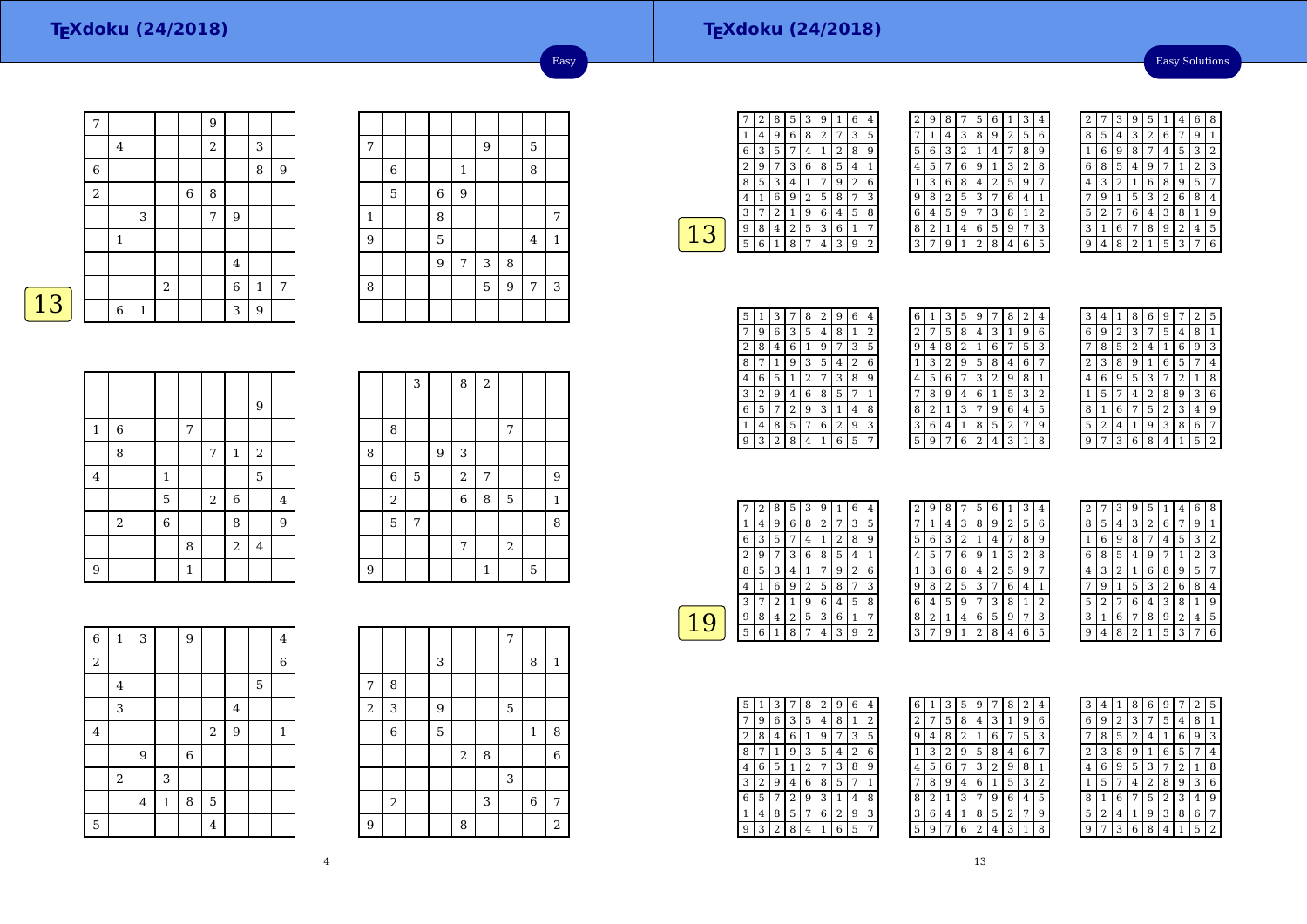7

1

9

8

6

5

7 | | | | 9 | 5

 $\begin{array}{|c|c|c|c|c|c|c|c|}\n\hline\n6 & 1 & 8 \\
\hline\n\end{array}$ 

 $\begin{array}{|c|c|c|c|c|c|c|c|c|} \hline 1 & 8 & 7 \\ \hline \end{array}$ 

8 1 5 9 7 3

 $\begin{array}{c|c}\n3 & 8 \\
\hline\n5 & 9\n\end{array}$ 

 $\begin{array}{|c|c|c|}\n\hline\n6 & 9 \\
\hline\n8 & & \\
\hline\n\end{array}$ 

 $\begin{array}{|c|c|c|c|c|c|c|c|c|} \hline 9 & & 5 & & 4 \\ \hline \end{array}$ 

9<sup>7</sup>

3

Easy

 $4|1$ 



6

| 6 | 9 | 1              | 2 | З | 8 | 4 | 5 | 7              |
|---|---|----------------|---|---|---|---|---|----------------|
| 5 | 3 | 4              | 1 | 7 | 9 | 6 | 2 | 8              |
| 8 | 7 | $\overline{2}$ | 6 | 4 | 5 | 9 | 1 | 3              |
| 2 | 4 | 5              | 3 | 9 | 6 | 7 | 8 | 1              |
|   | 1 | 6              | 4 | 8 | 2 | 5 | 3 | 9              |
| 9 | 8 | 3              | 5 | 1 | 7 | 2 | 4 | 6              |
| 1 | 5 | 7              | 9 | 2 | 3 | 8 | 6 | 4              |
| 4 | 2 | 9              | 8 | 6 | 1 | 3 | 7 | 5              |
| 3 | 6 | 8              | 7 | 5 | 4 |   | 9 | $\overline{2}$ |
|   |   |                |   |   |   |   |   |                |

–

| 5 | 6 | 3 | 2 | g              | 8 | 4 |   | 1 | в |
|---|---|---|---|----------------|---|---|---|---|---|
| 2 | 9 | 1 | 4 | 7              | 3 | 6 | 8 | 5 | ć |
|   | 8 | 4 |   | 6              | 5 | З | 2 | 9 |   |
| 6 |   | 2 | 9 | 3              | 4 | 7 | 5 | 8 |   |
| 9 | 4 | 8 | 5 | 1              | 7 | 2 | 6 | 3 | 4 |
| 3 | 5 | 7 | 6 | 8              | 2 | 1 | 9 | 4 | E |
|   |   | 9 | 8 | 4              | 6 | 5 | 3 | 2 | ٤ |
| 8 | 2 | 6 | 3 | 5              | 1 | 9 | 4 | 7 | Ξ |
|   | 3 | 5 | 7 | $\overline{2}$ | 9 | 8 |   | 6 | 2 |
|   |   |   |   |                |   |   |   |   |   |

| 6 | 2 | 3 | 9 | 5 | 7 | 1 | 8 | 4              |
|---|---|---|---|---|---|---|---|----------------|
| 9 | 8 | 4 | 1 | 2 | 3 | 6 | 5 | 7              |
| 7 | 1 | 5 | 6 | 8 | 4 | 9 | 2 | 3              |
| 1 | 7 | 9 | 8 | 3 | 6 | 2 | 4 | 5              |
| 4 | 6 | 2 | 7 | 9 | 5 | 8 | 3 | 1              |
| 5 | 3 | 8 | 4 | 1 | 2 | 7 | 6 | 9              |
| 8 | 4 | 6 | 3 | 7 | 9 | 5 | 1 | $\overline{2}$ |
| 3 | 5 | 7 | 2 | 6 | 1 | 4 | 9 | 8              |
| 2 | 9 | 1 | 5 | 4 | 8 | 3 | 7 | 6              |

Simple Solutions

| 2 | 7 | 6 | 4     | 1 | 5 | 3 | 9 | 8              |
|---|---|---|-------|---|---|---|---|----------------|
| 5 | 8 | 4 | 9     | 6 | 3 | 1 | 7 | $\overline{2}$ |
| 1 | 9 | 3 | 8     | 7 | 2 | 4 | 6 | 5              |
| 6 | 2 |   | 5     | 3 | 1 | 8 | 4 | 9              |
| 8 | 4 | 1 | 6     | 2 | 9 | 7 | 5 | 3              |
| 9 | 3 | 5 | 7     | 4 | 8 | 2 | 1 | 6              |
| 4 | 1 | 9 | 2     | 8 | 6 | 5 | 3 | 7              |
| 3 | 5 | 8 | $1\,$ | 9 | 7 | 6 | 2 | 4              |
|   | 6 | 2 | 3     | 5 | 4 | 9 | 8 | 1              |

| 8                       | 1 | 6 | 4 | 9 | 3 | 5 |   | 2 |  |
|-------------------------|---|---|---|---|---|---|---|---|--|
| 4                       | 5 | 9 |   | 2 | 1 | 6 | 8 | 3 |  |
| 7                       | 3 | 2 | 8 | 6 | 5 | 1 | 4 | 9 |  |
| 6                       | 4 | 8 | 1 | 5 | 2 | 3 | 9 | 7 |  |
| 9                       | 2 | 5 | 3 | 7 | 4 | 8 | 1 | 6 |  |
| 1                       |   | 3 | 6 | 8 | 9 | 2 | 5 | 4 |  |
| 5                       | 9 | 7 | 2 | 3 | 8 | 4 | 6 | 1 |  |
| 3                       | 6 | 4 | 5 | 1 | 7 | 9 | 2 | 8 |  |
| $\overline{\mathbf{c}}$ | 8 | 1 | 9 | 4 | 6 | 7 | 3 | 5 |  |

| 2 | З | 8 |                | 4 | 6 | 9 |   | 5 |
|---|---|---|----------------|---|---|---|---|---|
| 5 | 9 | 1 | 7              | 8 | 3 | 4 | 6 | 2 |
|   | 4 | 6 | 9              | 5 | 2 | 1 | 8 | 3 |
| 6 | 5 | 9 | $\overline{c}$ | 3 | 7 | 8 | 1 | 4 |
| 4 | 8 | 7 | 6              | 1 | 5 | 2 | 3 | 9 |
| 3 | 1 | 2 | 4              | 9 | 8 | 6 | 5 | 7 |
| 1 | 2 | 5 | 3              | 6 | 4 | 7 | 9 | 8 |
| 8 | 6 | 4 | 5              | 7 | 9 | 3 | 2 | 1 |
| 9 | 7 | 3 | 8              | 2 | 1 | 5 | 4 | 6 |
|   |   |   |                |   |   |   |   | 7 |

| 5        | 6 | 9 | ⇁ | 3 | 8 |   |   | 4 | 4                  | 7              | 6 |                | 8 | 3              | 9 | 2 | 5              | 7 | 5 | 9 | າ | 6              |                | 4 | 3              | 8              |
|----------|---|---|---|---|---|---|---|---|--------------------|----------------|---|----------------|---|----------------|---|---|----------------|---|---|---|---|----------------|----------------|---|----------------|----------------|
| 4        | າ |   | 9 | 6 | 5 | 8 | 3 | 7 | 8                  | 1              | ി | $\overline{7}$ | 9 | 5              | 4 | 3 | 6              |   | 6 | 8 | 4 | 3              | 5              | 9 | 7              | $^{\circ}$ 2   |
| 7        | 8 | 3 | 4 |   | ∍ | 6 | 9 | 5 | 3                  | 5              | 9 | 2              | 6 | 4              |   | 7 | 8              | 3 | 2 | 4 | 7 | 8              | 9              | 5 |                | 6              |
|          | 5 | 8 | 2 | 7 | 3 | 4 | 6 | 9 | 5                  | 8              | 4 | 6              | 1 | 7              | ∍ | 9 | 3              | 4 | 8 | 5 |   | 9              | 2              | 3 | 6              | 7              |
| 3        | 4 | 2 | 5 | 9 | 6 |   | 7 | 8 | 9                  | $\overline{2}$ | 3 | 4              | 5 | 8              | 7 | 6 |                | 6 | 9 |   | 3 | 5              | 7              | 8 | 2 <sub>1</sub> | $\overline{4}$ |
| 9        | ⇁ | 6 | 8 | 4 |   | 5 | 2 | 3 |                    | 6              | 7 | 3              | 2 | 9              | 5 | 8 | $\overline{4}$ | 2 | 3 | 7 | 8 | 4              | 6              |   | 9              | 5              |
| 8        |   | 4 | 3 | 2 | ⇁ | 9 | 5 | 6 | ⇁                  | 4              |   | 9              | 3 | 6              | 8 | 5 | 2              | 5 |   | 3 | 6 | $\overline{ }$ | 8              | 2 | 4              | 9              |
| 6        | 3 | 5 |   | 8 | 9 |   | 4 | 2 | $\mathcal{L}$<br>∠ | 3              | 8 | 5.             | 7 |                | 6 | 4 | 9              | 9 | 4 | 6 | 5 | 2              | 3              | 7 | 8              |                |
| $\Omega$ | 9 | ⇁ | 6 | 5 | 4 | 3 | 8 | 1 | 6                  | 9              | 5 | 8              | 4 | $\overline{2}$ | З |   | 7              | 8 | 7 | 2 | q |                | $\overline{4}$ | 6 | 5              | 3              |
|          |   |   |   |   |   |   |   |   |                    |                |   |                |   |                |   |   |                |   |   |   |   |                |                |   |                |                |

| 6 | 3 | 5 | 2 | 9 | 7 | 8 | 1 | 4 | 3 | 4 | 2 | 8 | 6 | 5 |
|---|---|---|---|---|---|---|---|---|---|---|---|---|---|---|
| 9 | 2 | 8 | 4 | 5 | 1 | 7 | 3 | 6 | 5 | 7 | 8 | 3 | 1 | 9 |
|   | 4 | 7 | 6 | 8 | 3 | 5 | 2 | 9 | 6 | 1 | 9 | 4 | 2 |   |
| 3 | 8 | 9 | 5 | 6 | 4 | 2 | 7 |   | 2 | 9 | 1 |   | 4 | 3 |
| 2 | 1 | 4 | 3 | 7 | 8 | 6 | 9 | 5 | 4 | 5 | 7 | 6 | 8 | 2 |
| 7 | 5 | 6 | 1 | 2 | 9 | 3 | 4 | 8 | 8 | 3 | 6 | 9 | 5 |   |
| 4 | 6 | 2 | 7 | 1 | 5 | 9 | 8 | 3 | 9 | 2 | 3 | 1 | 7 | 8 |
| 5 | 9 | 1 | 8 | 3 | 2 | 4 | 6 | 7 | 7 | 8 | 4 | 5 | 3 | 6 |
| 8 | 7 | 3 | 9 | 4 | 6 | 1 | 5 | 2 | 1 | 6 | 5 | 2 | 9 | 4 |

| 3 | 4 | 2              | 8 | 6 | 5 | ı | 9 | 7              | ∠ |   | 5 |   | 6 | 8              | 4      | 9      | 3 |
|---|---|----------------|---|---|---|---|---|----------------|---|---|---|---|---|----------------|--------|--------|---|
| 5 | 7 | 8              | 3 | ┸ | 9 | 2 | 4 | 6              | 9 | 3 | 1 | 7 | 2 | 4              | 8      | 5      | 6 |
| 6 | 1 | 9              | 4 | 2 |   | 5 | 8 | 3              | 4 | 8 | 6 | 9 | 3 | 5              | 1      | າ<br>∠ | 7 |
| 2 | 9 | 1              |   | 4 | 3 | 8 | 6 | 5              | 8 | 9 | 3 | 5 | 1 | 6              | 7      | 4      | 2 |
| 4 | 5 | 7              | 6 | 8 | 2 | 3 | 1 | 9              |   | 5 | 7 | 2 | 4 | 3              | 9      | 6      | 8 |
| 8 | 3 | 6              | 9 | 5 | 1 | 4 | 7 | 2              | 6 | 4 | 2 | 8 | 7 | 9              | 5      | 3      | 1 |
| 9 | 2 | 3              |   | 7 | 8 | 6 | 5 | $\overline{4}$ | ⇁ | 1 | 4 | 6 | 5 | $\overline{2}$ | 3      | 8      | 9 |
| 7 | 8 | $\overline{4}$ | 5 | 3 | 6 | 9 | 2 | 1              | 3 | 2 | 9 | 4 | 8 | 1              | 6      | 7      | 5 |
| 1 | 6 | 5              | 2 | 9 | 4 | 7 | 3 | 8              | 5 | 6 | 8 | 3 | 9 | 7              | າ<br>∠ | 1      | 4 |
|   |   |                |   |   |   |   |   |                |   |   |   |   |   |                |        |        |   |

|    | 7              |   |              |            |        | 9 |   |              |   |
|----|----------------|---|--------------|------------|--------|---|---|--------------|---|
|    |                | 4 |              |            |        | 2 |   | 3            |   |
|    | 6              |   |              |            |        |   |   | 8            | 9 |
|    | $\overline{2}$ |   |              |            | $\,$ 6 | 8 |   |              |   |
|    |                |   | 3            |            |        | 7 | 9 |              |   |
|    |                | 1 |              |            |        |   |   |              |   |
|    |                |   |              |            |        |   | 4 |              |   |
|    |                |   |              | $\sqrt{2}$ |        |   | 6 | $\mathbf{1}$ | 7 |
| 19 |                | 6 | $\mathbf{1}$ |            |        |   | 3 | 9            |   |
|    |                |   |              |            |        |   |   |              |   |

|                |       |                |   |       |              | 9                |                |
|----------------|-------|----------------|---|-------|--------------|------------------|----------------|
| $\mathbf 1$    | 6     |                | 7 |       |              |                  |                |
|                | 8     |                |   | 7     | $\mathbf{1}$ | $\boldsymbol{2}$ |                |
| $\overline{4}$ |       | $\mathbf{1}$   |   |       |              | 5                |                |
|                |       | 5              |   | $\,2$ | $\,6\,$      |                  | $\overline{4}$ |
|                | $\,2$ | $\overline{6}$ |   |       | 8            |                  | 9              |
|                |       |                | 8 |       | $\sqrt{2}$   | $\bf 4$          |                |
| 9              |       |                | 1 |       |              |                  |                |

|   | 8     |   |   |            |   | 7              |   |   |
|---|-------|---|---|------------|---|----------------|---|---|
| 8 |       |   | 9 | 3          |   |                |   |   |
|   | 6     | 5 |   | $\sqrt{2}$ | 7 |                |   | 9 |
|   | $\,2$ |   |   | 6          | 8 | $\overline{5}$ |   | 1 |
|   | 5     | 7 |   |            |   |                |   | 8 |
|   |       |   |   | 7          |   | $\sqrt{2}$     |   |   |
| 9 |       |   |   |            | 1 |                | 5 |   |

 $8 \mid 2$ 

| $\overline{6}$ | $\mathbf 1$ | 3                |         | 9 |                |                |   | 4       |  |
|----------------|-------------|------------------|---------|---|----------------|----------------|---|---------|--|
| $\,2$          |             |                  |         |   |                |                |   | 6       |  |
|                | 4           |                  |         |   |                |                | 5 |         |  |
|                | 3           |                  |         |   |                | $\bf 4$        |   |         |  |
| $\overline{4}$ |             |                  |         |   | $\sqrt{2}$     | $\overline{9}$ |   | $\,1\,$ |  |
|                |             | $\boldsymbol{9}$ |         | 6 |                |                |   |         |  |
|                | $\,2$       |                  | 3       |   |                |                |   |         |  |
|                |             | $\bf 4$          | $\,1\,$ | 8 | $\mathbf 5$    |                |   |         |  |
| 5              |             |                  |         |   | $\overline{4}$ |                |   |         |  |

|                         |                  |   |            |   | $\overline{7}$ |                |                |
|-------------------------|------------------|---|------------|---|----------------|----------------|----------------|
|                         |                  | 3 |            |   |                | 8              | $\mathbf{1}$   |
| 7                       | 8                |   |            |   |                |                |                |
| $\overline{\mathbf{c}}$ | 3                | 9 |            |   | 5              |                |                |
|                         | $\boldsymbol{6}$ | 5 |            |   |                | $\mathbf{1}$   | 8              |
|                         |                  |   | $\sqrt{2}$ | 8 |                |                | $\overline{6}$ |
|                         |                  |   |            |   | 3              |                |                |
|                         | $\,2$            |   |            | 3 |                | $\overline{6}$ | 7              |
| $\overline{9}$          |                  |   | 8          |   |                |                | $\overline{a}$ |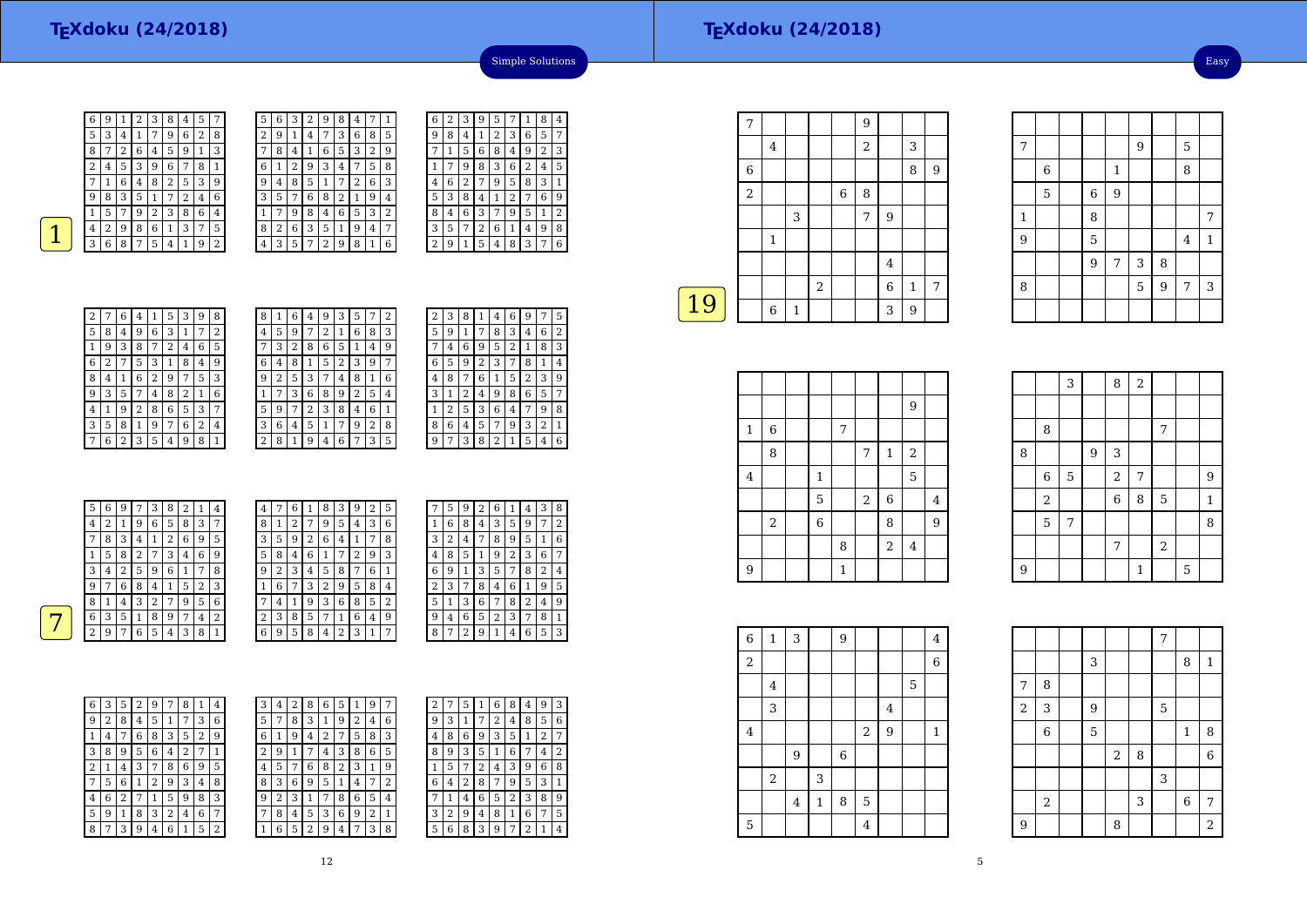|   | 6 | 7           |   |             |              | 4          |             | 3              |             |
|---|---|-------------|---|-------------|--------------|------------|-------------|----------------|-------------|
|   | 1 |             |   |             | 3            | 7          |             |                | 4           |
|   |   |             |   |             |              | 5          |             | $\,6$          |             |
|   |   |             | 7 |             |              |            | 5           |                | $\,$ 6 $\,$ |
|   | 3 |             |   |             | $9\,$        | $\sqrt{2}$ | $\mathbf 1$ |                |             |
|   |   | 9           |   | $\mathbf 5$ |              |            |             |                |             |
|   |   | $\,$ 6 $\,$ |   |             |              |            |             |                |             |
|   |   |             |   |             |              |            |             |                | 5           |
| 5 |   |             |   |             | $\mathbf{1}$ |            | 4           | $\overline{2}$ |             |

|                         | $\,$ 6 $\,$    |   |       |                |              | 4            |
|-------------------------|----------------|---|-------|----------------|--------------|--------------|
|                         |                |   | $\,6$ |                | 8            |              |
| 3                       | 7              |   |       |                |              |              |
|                         | 3              |   |       | $\,$ 6 $\,$    |              | $\mathbf{1}$ |
|                         | $\overline{4}$ |   | 7     |                |              | 5            |
|                         |                | 3 |       |                |              |              |
| $\mathbf{1}$            |                |   | 9     |                | $\,$ 6 $\,$  | 8            |
| $\overline{9}$          |                | 4 |       |                | $\mathbf{1}$ | 7            |
| $\overline{\mathbf{4}}$ |                | 7 | 8     | $\overline{5}$ |              |              |

Intermediate

|    |                |                | 5              |                | 9           |   |   | $\overline{2}$ |   |
|----|----------------|----------------|----------------|----------------|-------------|---|---|----------------|---|
|    |                |                |                | $\overline{2}$ |             |   |   |                | 8 |
|    |                |                |                |                |             | 3 |   | 7              |   |
|    |                |                | 8              |                | 3           | 2 | 6 |                |   |
|    | $\overline{2}$ |                | $\overline{4}$ | 6              |             |   |   |                |   |
|    | 6              |                |                |                |             |   |   | $\overline{4}$ | 3 |
|    |                |                |                |                |             |   |   | 9              |   |
|    |                | 9              |                |                | $\,$ 6 $\,$ | 7 |   |                |   |
| 55 |                | $\overline{2}$ |                |                |             | 5 | 7 | 8              |   |
|    |                |                |                |                |             |   |   |                |   |

|                  |   | $\overline{\mathbf{c}}$ |             | 5     |             |   |                |              |
|------------------|---|-------------------------|-------------|-------|-------------|---|----------------|--------------|
|                  |   |                         | $\bf 4$     |       |             |   |                |              |
|                  | 7 |                         | 3           |       |             |   | $\bf 4$        | 8            |
| 7                | 9 |                         | 8           | $\,2$ |             |   |                |              |
|                  |   |                         |             |       | $\mathbf 1$ | 8 | $\overline{a}$ |              |
| $\boldsymbol{2}$ |   |                         |             |       |             |   | 3              |              |
|                  | 8 |                         | $\mathbf 1$ | 9     |             |   | 5              |              |
|                  |   |                         | 7           |       |             | 9 |                |              |
|                  |   |                         |             | 8     | 3           |   |                | $\mathbf{1}$ |

|                |   |   | 5              |   |       |                |   |                |
|----------------|---|---|----------------|---|-------|----------------|---|----------------|
|                | 8 |   |                |   | 7     |                |   |                |
| $\overline{5}$ |   | 7 |                |   |       |                | 8 |                |
|                |   | 3 | 9              | 8 | $\,2$ |                |   | 5              |
|                |   |   | $\overline{6}$ |   |       |                |   |                |
|                |   |   |                | 5 |       | $\,$ 6 $\,$    |   | $\overline{4}$ |
| $\,2$          |   | 5 |                | 3 |       | 7              |   | 9              |
| 3              |   |   |                | 7 |       | $\overline{c}$ |   |                |
|                |   | 9 | $\,2$          |   |       |                | 4 | 3              |

| 9       |                         | $\overline{6}$ | $\overline{a}$ |                |                         |   |              |             |
|---------|-------------------------|----------------|----------------|----------------|-------------------------|---|--------------|-------------|
|         |                         | 8              |                |                |                         |   |              | 3           |
|         | $\overline{\mathbf{c}}$ | 7              |                |                |                         |   |              |             |
|         | 7                       |                |                |                |                         |   |              |             |
|         |                         | $\mathbf{1}$   | 9              | $\overline{4}$ |                         |   |              | 7           |
| $\bf 4$ |                         |                | $\mathbf{1}$   | 8              |                         |   | 6            |             |
|         |                         |                | 8              | 3              |                         | 9 |              |             |
|         |                         |                |                |                |                         |   | 3            | $\,$ 6 $\,$ |
|         | 3                       |                | 7              |                | $\overline{\mathbf{2}}$ |   | $\mathbf{1}$ | 8           |

|                         |                |              |   | 5 |       | $\sqrt{2}$     |              |                |
|-------------------------|----------------|--------------|---|---|-------|----------------|--------------|----------------|
| 6                       | 9              |              |   |   |       |                |              | 7              |
| $\overline{\mathbf{c}}$ |                |              | 4 | 7 |       |                | 5            |                |
| $\overline{5}$          | $\sqrt{2}$     |              |   |   |       |                |              | $\mathbf{1}$   |
|                         | $\mathbf{1}$   |              |   | 9 | $\,6$ | $\mathbf 5$    |              |                |
|                         |                |              |   | 8 |       |                |              |                |
| $\overline{9}$          |                | $\mathbf{1}$ |   |   |       |                |              | 5              |
|                         |                |              |   |   |       |                |              | $\overline{4}$ |
| 8                       | $\overline{4}$ | 7            |   |   |       | $\overline{6}$ | $\mathbf{1}$ |                |

|            |              |              |          | $\overline{4}$ |              |              |                |                |
|------------|--------------|--------------|----------|----------------|--------------|--------------|----------------|----------------|
|            | 3            |              | 7        | 6              |              |              |                |                |
|            |              |              |          |                | 8            | $\mathbf{1}$ |                |                |
|            |              | $\mathbf{1}$ | 5        |                |              |              | $\overline{4}$ | 8              |
| $\bf 4$    |              |              |          |                | $\mathbf{1}$ | $\,$ 6 $\,$  | 7              |                |
|            | 5            | 8            |          | 3              |              |              |                |                |
|            | $\mathbf{1}$ |              | $\bf{4}$ |                |              | $\sqrt{2}$   |                |                |
| $\sqrt{2}$ |              |              |          |                | 3            |              | $\mathbf{1}$   |                |
|            |              |              | 8        |                |              |              |                | $\overline{4}$ |

|             | 8              | $\mathbf 1$ |             |   |   | 9            | $\bf 4$ |                |
|-------------|----------------|-------------|-------------|---|---|--------------|---------|----------------|
| $\,$ 6 $\,$ | $\overline{2}$ |             |             |   |   |              |         |                |
|             |                | 4           |             |   | 6 |              | 1       |                |
|             | 1              | 5           | $\,$ 6 $\,$ |   |   | 7            | 9       |                |
| 9           |                |             |             |   |   |              |         |                |
|             |                |             | $\,2$       |   |   | $\mathbf{1}$ |         | $\overline{5}$ |
|             | 4              |             |             | 7 | 5 | 8            |         | $\overline{2}$ |
|             |                | 7           |             | 8 |   |              |         | $\mathbf{1}$   |
|             |                |             |             |   |   |              |         |                |

| 8                       | $\overline{\mathbf{4}}$ |   |                |   |                         |                | 7            |   |
|-------------------------|-------------------------|---|----------------|---|-------------------------|----------------|--------------|---|
|                         | $\overline{6}$          |   | 3              |   | $\overline{\mathbf{4}}$ |                |              |   |
| $\,2$                   |                         | 3 | 7              | 8 |                         |                | $\mathbf{1}$ |   |
|                         |                         |   | 8              | 7 | $\,2$                   | $\overline{6}$ |              |   |
|                         |                         |   |                | 5 |                         | 3              |              |   |
|                         | 8                       |   | 4              |   |                         |                |              | 7 |
| $\overline{\mathbf{4}}$ | 3                       |   | $\overline{c}$ |   |                         |                |              |   |
|                         |                         |   |                |   |                         |                |              | 8 |
| 7                       |                         |   |                |   | 5                       |                |              |   |

|             |   |   |            | 5 | 9              |   | 7 |   |
|-------------|---|---|------------|---|----------------|---|---|---|
| $\,$ 6 $\,$ |   |   |            |   |                |   | 8 | 4 |
|             |   |   | 4          |   |                | 2 | 3 |   |
|             |   | 5 | $\sqrt{2}$ |   | 7              |   |   |   |
| $\sqrt{2}$  |   |   | 8          |   |                |   | 6 | 9 |
|             | 3 | 8 |            |   |                | 7 |   |   |
|             |   |   |            |   | 8              |   |   |   |
|             |   |   |            |   | $\overline{2}$ |   | 9 | 8 |
|             | 7 |   |            | 9 |                |   |   |   |

|              | $\,$ 6 $\,$ | 8            |                | 9           | 3              |                | $\sqrt{2}$ |         |
|--------------|-------------|--------------|----------------|-------------|----------------|----------------|------------|---------|
|              |             |              |                |             |                |                |            | $\bf 4$ |
|              | 9           | $\,2$        |                |             | 8              | 5              |            | 3       |
| $\,$ 6       |             | $\mathbf{1}$ |                |             |                |                | $\bf 4$    |         |
| 8            | 3           |              |                |             | $\,$ 6 $\,$    | $\overline{2}$ |            |         |
|              |             |              | $\sqrt{2}$     | $\mathbf 5$ |                |                |            |         |
| $\mathbf{1}$ |             |              |                | 8           | $\overline{5}$ |                |            |         |
| $\sqrt{2}$   | 5           |              | $\overline{6}$ |             |                |                |            |         |
|              |             | 9            |                |             |                |                |            |         |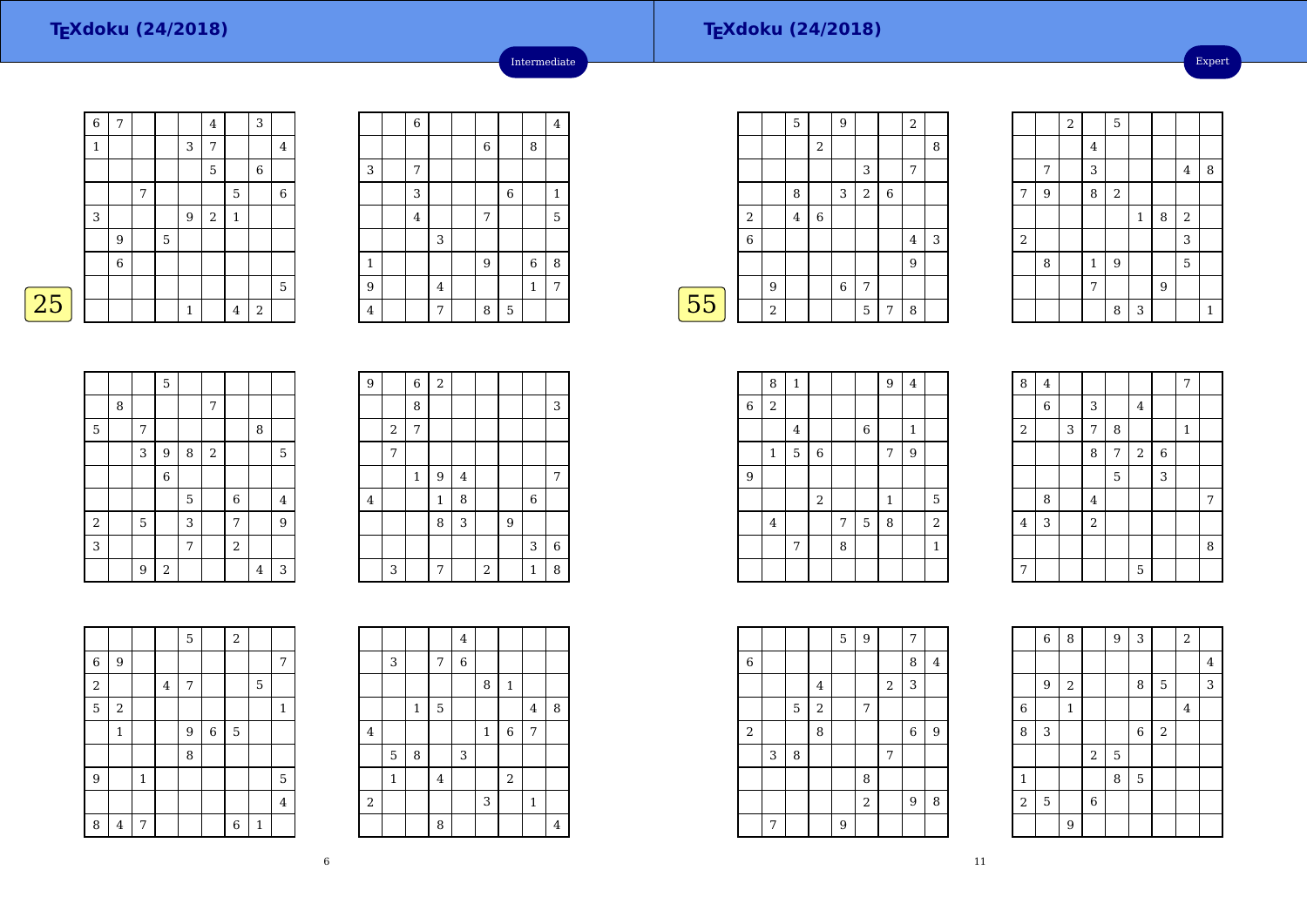Intermediate

|   |             |       | 5              |             | 9      |            |             | $\overline{2}$ |   |
|---|-------------|-------|----------------|-------------|--------|------------|-------------|----------------|---|
|   |             |       |                | 2           |        |            |             |                | 8 |
|   |             |       |                |             |        | 3          |             | 7              |   |
|   |             |       | 8              |             | 3      | $\sqrt{2}$ | $\,$ 6 $\,$ |                |   |
|   | $\sqrt{2}$  |       | $\overline{4}$ | $\,$ 6 $\,$ |        |            |             |                |   |
|   | $\,$ 6 $\,$ |       |                |             |        |            |             | $\overline{4}$ | 3 |
|   |             |       |                |             |        |            |             | 9              |   |
|   |             | 9     |                |             | $\,$ 6 | 7          |             |                |   |
| 9 |             | $\,2$ |                |             |        | 5          | 7           | 8              |   |

|            |   | $\overline{\mathbf{c}}$ |                | 5     |              |   |            |              |
|------------|---|-------------------------|----------------|-------|--------------|---|------------|--------------|
|            |   |                         | $\overline{4}$ |       |              |   |            |              |
|            | 7 |                         | 3              |       |              |   | $\bf 4$    | 8            |
| 7          | 9 |                         | 8              | $\,2$ |              |   |            |              |
|            |   |                         |                |       | $\mathbf{1}$ | 8 | $\sqrt{2}$ |              |
| $\sqrt{2}$ |   |                         |                |       |              |   | 3          |              |
|            | 8 |                         | $\,1\,$        | 9     |              |   | 5          |              |
|            |   |                         | 7              |       |              | 9 |            |              |
|            |   |                         |                | 8     | 3            |   |            | $\mathbf{1}$ |

Expert

|    | $\overline{6}$ | 7              |   |   |              | 4          |              | 3     |       |
|----|----------------|----------------|---|---|--------------|------------|--------------|-------|-------|
|    | 1              |                |   |   | 3            | 7          |              |       | 4     |
|    |                |                |   |   |              | 5          |              | 6     |       |
|    |                |                | 7 |   |              |            | 5            |       | $\,6$ |
|    | 3              |                |   |   | 9            | $\sqrt{2}$ | $\mathbf{1}$ |       |       |
|    |                | 9              |   | 5 |              |            |              |       |       |
|    |                | $\overline{6}$ |   |   |              |            |              |       |       |
|    |                |                |   |   |              |            |              |       | 5     |
| 31 |                |                |   |   | $\mathbf{1}$ |            | 4            | $\,2$ |       |
|    |                |                |   |   |              |            |              |       |       |

|                         | 6              |         |                |                |              | $\overline{4}$ |
|-------------------------|----------------|---------|----------------|----------------|--------------|----------------|
|                         |                |         | $\overline{6}$ |                | 8            |                |
| 3                       | 7              |         |                |                |              |                |
|                         | 3              |         |                | $\overline{6}$ |              | $\mathbf{1}$   |
|                         | $\overline{4}$ |         | 7              |                |              | 5              |
|                         |                | 3       |                |                |              |                |
| $\mathbf 1$             |                |         | 9              |                | $\,$ 6 $\,$  | 8              |
| 9                       |                | $\bf 4$ |                |                | $\mathbf{1}$ | $\overline{7}$ |
| $\overline{\mathbf{4}}$ |                | 7       | 8              | 5              |              |                |

|                  | 8              | $\mathbf 1$ |                |   |             | 9            | $\overline{\mathbf{4}}$ |                |
|------------------|----------------|-------------|----------------|---|-------------|--------------|-------------------------|----------------|
| $\boldsymbol{6}$ | $\overline{2}$ |             |                |   |             |              |                         |                |
|                  |                | $\bf 4$     |                |   | $\,$ 6 $\,$ |              | $\mathbf{1}$            |                |
|                  | 1              | 5           | $\overline{6}$ |   |             | 7            | 9                       |                |
| 9                |                |             |                |   |             |              |                         |                |
|                  |                |             | $\,2$          |   |             | $\mathbf{1}$ |                         | 5              |
|                  | $\overline{4}$ |             |                | 7 | 5           | 8            |                         | $\overline{2}$ |
|                  |                | 7           |                | 8 |             |              |                         | $\mathbf{1}$   |
|                  |                |             |                |   |             |              |                         |                |

| 8                       | $\bf 4$                   |   |                |   |         |             | 7            |   |
|-------------------------|---------------------------|---|----------------|---|---------|-------------|--------------|---|
|                         | 6                         |   | 3              |   | $\bf 4$ |             |              |   |
| $\overline{\mathbf{c}}$ |                           | 3 | 7              | 8 |         |             | $\mathbf{1}$ |   |
|                         |                           |   | 8              | 7 | $\,2$   | $\,$ 6 $\,$ |              |   |
|                         |                           |   |                | 5 |         | 3           |              |   |
|                         | 8                         |   | $\overline{4}$ |   |         |             |              | 7 |
| $\overline{4}$          | $\ensuremath{\mathsf{3}}$ |   | $\,2$          |   |         |             |              |   |
|                         |                           |   |                |   |         |             |              | 8 |
| 7                       |                           |   |                |   | 5       |             |              |   |

|                |   |   |                | 5 | 9     |                         | 7           |                |
|----------------|---|---|----------------|---|-------|-------------------------|-------------|----------------|
| $\overline{6}$ |   |   |                |   |       |                         | 8           | $\overline{4}$ |
|                |   |   | 4              |   |       | $\overline{\mathbf{c}}$ | 3           |                |
|                |   | 5 | $\overline{a}$ |   | 7     |                         |             |                |
| $\sqrt{2}$     |   |   | 8              |   |       |                         | $\,$ 6 $\,$ | 9              |
|                | 3 | 8 |                |   |       | 7                       |             |                |
|                |   |   |                |   | 8     |                         |             |                |
|                |   |   |                |   | $\,2$ |                         | 9           | 8              |
|                | 7 |   |                | 9 |       |                         |             |                |

|                | 6                | 8            |                | 9 | 3 |                | $\overline{\mathbf{c}}$ |                         |
|----------------|------------------|--------------|----------------|---|---|----------------|-------------------------|-------------------------|
|                |                  |              |                |   |   |                |                         | $\overline{\mathbf{4}}$ |
|                | $\boldsymbol{9}$ | $\,2$        |                |   | 8 | 5              |                         | 3                       |
| $\overline{6}$ |                  | $\mathbf{1}$ |                |   |   |                | $\overline{4}$          |                         |
| 8              | 3                |              |                |   | 6 | $\overline{c}$ |                         |                         |
|                |                  |              | $\sqrt{2}$     | 5 |   |                |                         |                         |
| 1              |                  |              |                | 8 | 5 |                |                         |                         |
| $\,2$          | $\mathbf 5$      |              | $\overline{6}$ |   |   |                |                         |                         |
|                |                  | 9            |                |   |   |                |                         |                         |

|                |   |                | 5              |   |       |                |   |   |  |
|----------------|---|----------------|----------------|---|-------|----------------|---|---|--|
|                | 8 |                |                |   | 7     |                |   |   |  |
| $\overline{5}$ |   | 7              |                |   |       |                | 8 |   |  |
|                |   | 3              | 9              | 8 | $\,2$ |                |   | 5 |  |
|                |   |                | $\overline{6}$ |   |       |                |   |   |  |
|                |   |                |                | 5 |       | 6              |   | 4 |  |
| $\overline{c}$ |   | $\overline{5}$ |                | 3 |       | 7              |   | 9 |  |
| 3              |   |                |                | 7 |       | $\overline{2}$ |   |   |  |
|                |   | 9              | $\,2$          |   |       |                | 4 | 3 |  |

| 9       |                | $\,$ 6 $\,$    | $\overline{2}$ |         |       |   |              |                |
|---------|----------------|----------------|----------------|---------|-------|---|--------------|----------------|
|         |                | 8              |                |         |       |   |              | 3              |
|         | $\overline{a}$ | $\overline{7}$ |                |         |       |   |              |                |
|         | 7              |                |                |         |       |   |              |                |
|         |                | $\mathbf 1$    | 9              | $\bf 4$ |       |   |              | 7              |
| $\bf 4$ |                |                | $\mathbf 1$    | 8       |       |   | 6            |                |
|         |                |                | 8              | 3       |       | 9 |              |                |
|         |                |                |                |         |       |   | 3            | $\overline{6}$ |
|         | 3              |                | 7              |         | $\,2$ |   | $\mathbf{1}$ | 8              |

|                |                |              |   | 5 |             | $\overline{\mathbf{c}}$ |              |              |  |
|----------------|----------------|--------------|---|---|-------------|-------------------------|--------------|--------------|--|
| 6              | 9              |              |   |   |             |                         |              | 7            |  |
| $\overline{2}$ |                |              | 4 | 7 |             |                         | 5            |              |  |
| 5              | 2              |              |   |   |             |                         |              | $\mathbf{1}$ |  |
|                | $\mathbf 1$    |              |   | 9 | $\,$ 6 $\,$ | $\mathbf 5$             |              |              |  |
|                |                |              |   | 8 |             |                         |              |              |  |
| 9              |                | $\mathbf{1}$ |   |   |             |                         |              | $\mathbf 5$  |  |
|                |                |              |   |   |             |                         |              | 4            |  |
| 8              | $\overline{4}$ | 7            |   |   |             | 6                       | $\mathbf{1}$ |              |  |

|                |              |              |                         | $\overline{\mathbf{4}}$ |             |                |              |                |
|----------------|--------------|--------------|-------------------------|-------------------------|-------------|----------------|--------------|----------------|
|                | 3            |              | 7                       | 6                       |             |                |              |                |
|                |              |              |                         |                         | 8           | $\mathbf{1}$   |              |                |
|                |              | $\mathbf{1}$ | 5                       |                         |             |                | $\bf 4$      | 8              |
| 4              |              |              |                         |                         | $\mathbf 1$ | $\,6$          | 7            |                |
|                | 5            | 8            |                         | $\sqrt{3}$              |             |                |              |                |
|                | $\mathbf{1}$ |              | $\overline{\mathbf{4}}$ |                         |             | $\overline{2}$ |              |                |
| $\overline{a}$ |              |              |                         |                         | 3           |                | $\mathbf{1}$ |                |
|                |              |              | 8                       |                         |             |                |              | $\overline{4}$ |